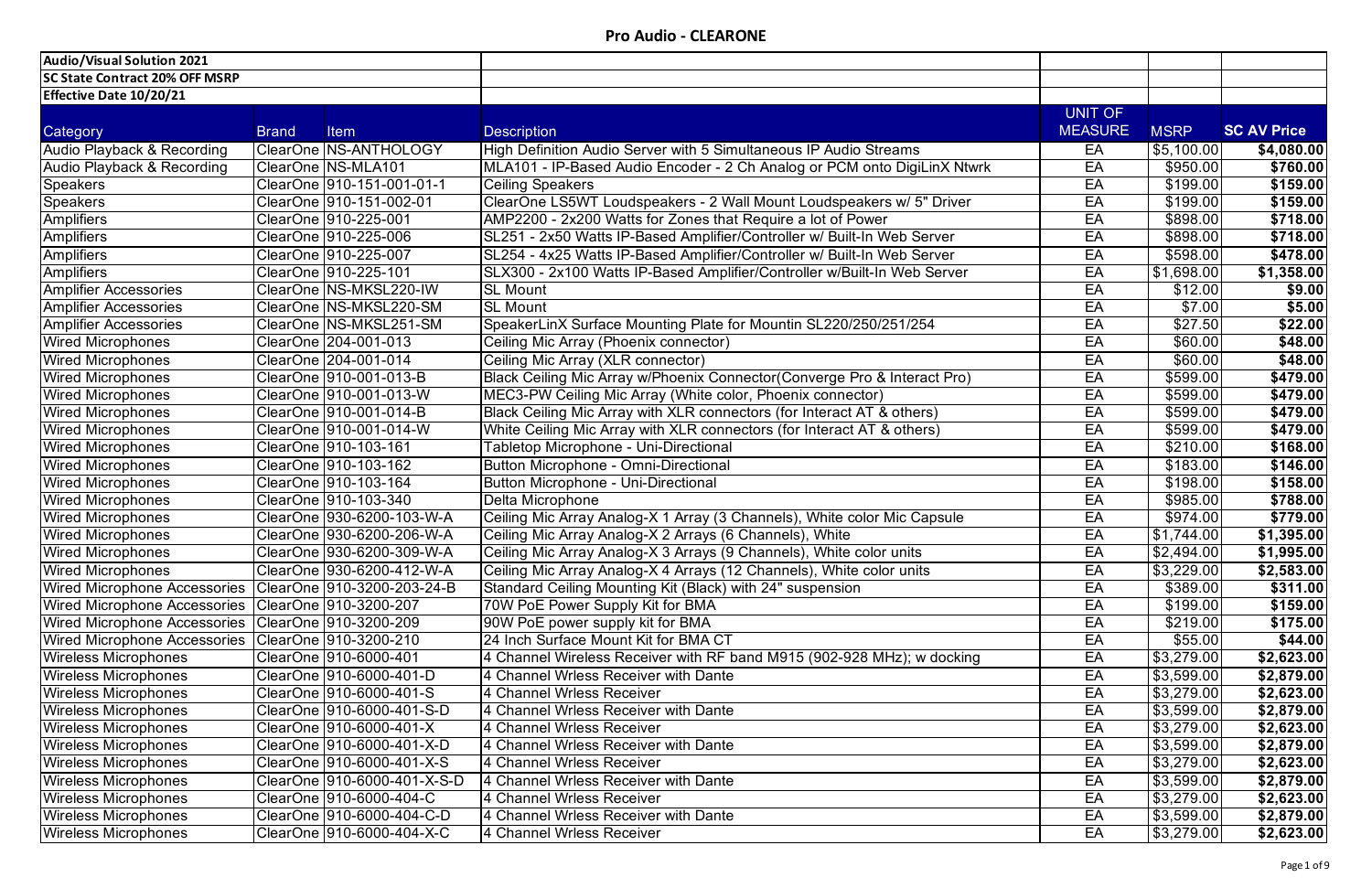| EA<br>\$3,599.00<br><b>Wireless Microphones</b><br>ClearOne  910-6000-404-X-C-D<br>4 Channel Wrless Receiver with Dante<br>\$2,879.00<br>$\overline{$3,279.00}$<br>ClearOne  910-6000-405-C<br>4 Channel Wireless Receiver<br>EA<br><b>Wireless Microphones</b><br>\$2,623.00<br>EA<br>ClearOne  910-6000-405-C-D<br>\$3,599.00<br><b>Wireless Microphones</b><br>4 Channel Wrless Receiver with Dante<br>\$2,879.00<br>EA<br>\$3,279.00<br>4 Channel Wrless Receiver<br><b>Wireless Microphones</b><br>\$2,623.00<br>EA<br>\$3,599.00<br><b>Wireless Microphones</b><br>ClearOne  910-6000-405-X-C-D<br>4 Channel Wrless Receiver with Dante<br>\$2,879.00<br>EA<br>$\sqrt{33,279.00}$<br><b>Wireless Microphones</b><br>ClearOne  910-6000-408-C<br>4 Channel Wireless Receiver with RF band M550 (537-563 MHz)<br>\$2,623.00<br>$\overline{$3,599.00}$<br>EA<br><b>Wireless Microphones</b><br>4 Channel Wrless Receiver with Dante<br>\$2,879.00<br>EA<br>\$3,279.00<br>ClearOne 910-6000-408-X-C<br>4 Channel Wrless Receiver<br>\$2,623.00<br><b>Wireless Microphones</b><br>\$3,599.00<br>ClearOne  910-6000-408-X-C-D<br>4 Channel Wrless Receiver with Dante<br>EA<br><b>Wireless Microphones</b><br>\$2,879.00<br>EA<br>$\overline{$4,639.00}$<br>8 Channel Wireless Receiver with RF Band M915 with Built-In Dante Output<br>\$3,711.00<br><b>Wireless Microphones</b><br>ClearOne  910-6000-801-S<br>8 Channel Wrless Receiver<br>EA<br>\$4,159.00<br><b>Wireless Microphones</b><br>\$3,327.00<br>$\sqrt{24,639.00}$<br>ClearOne  910-6000-801-S-D<br><b>8 Channel Wrless Receiver with Dante</b><br>EA<br><b>Wireless Microphones</b><br>\$3,711.00<br>ClearOne  910-6000-801-X<br><b>8 Channel Wrless Receiver</b><br>EA<br>\$4,159.00<br>$\overline{$3,327.00}$<br><b>Wireless Microphones</b><br>$\sqrt{4,639.00}$<br><b>Wireless Microphones</b><br>ClearOne  910-6000-801-X-D<br>8 Channel Wrless Receiver with Dante<br>EA<br>\$3,711.00<br>EA<br>ClearOne  910-6000-801-X-S<br><b>8 Channel Wrless Receiver</b><br>\$4,159.00<br><b>Wireless Microphones</b><br>\$3,327.00<br>EA<br>$\overline{$4,639.00}$<br><b>Wireless Microphones</b><br>ClearOne  910-6000-801-X-S-D<br>8 Channel Wrless Receiver with Dante<br>\$3,711.00<br>\$4,159.00<br>ClearOne  910-6000-804-C<br>8 Channel Wireless Receiver<br>EA<br><b>Wireless Microphones</b><br>\$3,327.00<br>EA<br>\$4,639.00<br>ClearOne  910-6000-804-C-D<br>8 Channel Wrless Receiver with Dante<br>\$3,711.00<br><b>Wireless Microphones</b><br>$\sqrt{34,159.00}$<br>ClearOne  910-6000-804-X-C<br>EA<br><b>Wireless Microphones</b><br>8 Channel Wireless Receiver with RF band M500 (486-512 MHz)<br>\$3,327.00<br>EA<br>\$4,639.00<br><b>Wireless Microphones</b><br>8 Channel Wrless Receiver with Dante<br>\$3,711.00<br>EA<br>$\overline{$4,639.00}$<br><b>Wireless Microphones</b><br>8 Channel Wireless Receiver with Dante<br>\$3,711.00<br>EA<br>\$4,159.00<br>8 Channel Wrless Receiver<br><b>Wireless Microphones</b><br>\$3,327.00<br>EA<br>\$4,639.00<br>ClearOne  910-6000-805-X-C-D<br>8 Channel Wrless Receiver with Dante<br>$\overline{$3,711.00}$<br><b>Wireless Microphones</b><br>8 Channel Wrless Receiver<br>EA<br>\$4,159.00<br><b>Wireless Microphones</b><br>\$3,327.00<br>EA<br>\$4,639.00<br><b>Wireless Microphones</b><br>ClearOne  910-6000-808-C-D<br>8 Channel Wrless Receiver with Dante<br>\$3,711.00<br>$\overline{84,159.00}$<br><b>Wireless Microphones</b><br>ClearOne  910-6000-808-X-C<br>8 Channel Wrless Receiver<br>EA<br>\$3,327.00<br><b>Wireless Microphones</b><br>ClearOne  910-6000-808-X-C-D<br>8 Channel Wrless Receiver with Dante<br>EA<br>\$4,639.00<br>\$3,711.00<br>\$360.00<br><b>Wireless Microphones</b><br>ClearOne  910-6001-001<br>Wireless Tabletop / Boundary Transmitter Cardioid<br>EA<br>\$288.00<br>ClearOne 910-6001-004-C<br>\$360.00<br>\$288.00<br><b>Wireless Microphones</b><br>Wrless Tabletop / Boundary Xmittr Cardioid<br>EA<br>EA<br>\$360.00<br><b>Wireless Microphones</b><br>Wireless Tabletop / Boundary Transmitter Cardioid Mic M586 Band<br>\$288.00<br>\$360.00<br>ClearOne  910-6001-008-C<br>Wireless Tabletop / Boundary Cardioid Microphone with RF band M550<br>EA<br>Wireless Microphones<br>\$288.00<br>EA<br>\$360.00<br>Wireless Microphones<br>ClearOne  910-6001-011<br>Wireless Tabletop / Boundary Transmitter Omni<br>\$288.00<br>EA<br>\$360.00<br><b>Wireless Microphones</b><br>Wrless Tabletop / Boundary Xmittr Omni<br>\$288.00<br><b>Wireless Microphones</b><br>ClearOne  910-6001-015-C<br>Wireless Tabletop / Boundary Transmitter Omni<br>EA<br>\$599.95<br>\$479.00<br>ClearOne  910-6001-018-C<br>Wrless Tabletop / Boundary Xmittr Omni<br>\$360.00<br><b>Wireless Microphones</b><br>EA<br>\$288.00<br>\$480.00]<br>Wireless Gooseneck / Podium Transmitter Cardioid<br>EA<br>\$384.00<br><b>Wireless Microphones</b><br>EA<br>\$480.00<br><b>Wireless Microphones</b><br>ClearOne  910-6002-065-C<br>Wrless Gooseneck / Podium Xmittr Cardioid<br>\$384.00<br>EA<br>\$480.00<br><b>Wireless Microphones</b><br>ClearOne  910-6002-068-C<br>Wrless Gooseneck / Podium Xmittr Cardioid<br>\$384.00<br><b>Wireless Microphones</b><br>WS-GCM12-M915: Wireless Gooseneck/Podium Cardioid Microphone<br>EA<br>\$480.00<br>\$384.00<br>ClearOne  910-6002-121<br><b>Wireless Microphones</b><br>ClearOne  910-6002-125-C<br>Wireless Gooseneck / Podium Transmitter Cardioid<br>EA<br>\$480.00<br>\$384.00<br>\$480.00]<br>EA<br><b>Wireless Microphones</b><br>Wrless Gooseneck / Podium Xmittr Cardioid<br>\$384.00<br><b>Wireless Microphones</b><br>ClearOne  910-6002-181<br>Wireless Gooseneck / Podium Transmitter Cardioid<br>EA<br>\$480.00]<br>\$384.00<br>EA<br>\$480.00<br><b>Wireless Microphones</b><br>Wrless Gooseneck / Podium Xmittr Cardioid<br>\$384.00<br>EA<br><b>Wireless Microphones</b><br>Wrless Gooseneck / Podium Xmittr Cardioid<br>\$480.00<br>\$384.00<br>ClearOne   910-6003-001<br>Wireless Microphones<br>Wireless Handheld with SACOM H18, Conderser, Cardioid Microphone capsule<br>EA<br>\$545.00<br>\$436.00 |  |  |  |
|-------------------------------------------------------------------------------------------------------------------------------------------------------------------------------------------------------------------------------------------------------------------------------------------------------------------------------------------------------------------------------------------------------------------------------------------------------------------------------------------------------------------------------------------------------------------------------------------------------------------------------------------------------------------------------------------------------------------------------------------------------------------------------------------------------------------------------------------------------------------------------------------------------------------------------------------------------------------------------------------------------------------------------------------------------------------------------------------------------------------------------------------------------------------------------------------------------------------------------------------------------------------------------------------------------------------------------------------------------------------------------------------------------------------------------------------------------------------------------------------------------------------------------------------------------------------------------------------------------------------------------------------------------------------------------------------------------------------------------------------------------------------------------------------------------------------------------------------------------------------------------------------------------------------------------------------------------------------------------------------------------------------------------------------------------------------------------------------------------------------------------------------------------------------------------------------------------------------------------------------------------------------------------------------------------------------------------------------------------------------------------------------------------------------------------------------------------------------------------------------------------------------------------------------------------------------------------------------------------------------------------------------------------------------------------------------------------------------------------------------------------------------------------------------------------------------------------------------------------------------------------------------------------------------------------------------------------------------------------------------------------------------------------------------------------------------------------------------------------------------------------------------------------------------------------------------------------------------------------------------------------------------------------------------------------------------------------------------------------------------------------------------------------------------------------------------------------------------------------------------------------------------------------------------------------------------------------------------------------------------------------------------------------------------------------------------------------------------------------------------------------------------------------------------------------------------------------------------------------------------------------------------------------------------------------------------------------------------------------------------------------------------------------------------------------------------------------------------------------------------------------------------------------------------------------------------------------------------------------------------------------------------------------------------------------------------------------------------------------------------------------------------------------------------------------------------------------------------------------------------------------------------------------------------------------------------------------------------------------------------------------------------------------------------------------------------------------------------------------------------------------------------------------------------------------------------------------------------------------------------------------------------------------------------------------------------------------------------------------------------------------------------------------------------------------------------------------------------------------------------------------------------------------------------------------------------------------------------------------------------------------------------------------------------------------------------------------------------------------------------------------------------------------------------------------------------------------------------------------------------------------------------------------------------------------------------------------------------------------------------------------------------------------------------------------------------------------------------------------------------------------------------------------------------------------------------------------------------------------------------------------------------------------------------------------------------------------------------------------------------------------------------------------------------------------------------------------------------------------------------------------------------------|--|--|--|
|                                                                                                                                                                                                                                                                                                                                                                                                                                                                                                                                                                                                                                                                                                                                                                                                                                                                                                                                                                                                                                                                                                                                                                                                                                                                                                                                                                                                                                                                                                                                                                                                                                                                                                                                                                                                                                                                                                                                                                                                                                                                                                                                                                                                                                                                                                                                                                                                                                                                                                                                                                                                                                                                                                                                                                                                                                                                                                                                                                                                                                                                                                                                                                                                                                                                                                                                                                                                                                                                                                                                                                                                                                                                                                                                                                                                                                                                                                                                                                                                                                                                                                                                                                                                                                                                                                                                                                                                                                                                                                                                                                                                                                                                                                                                                                                                                                                                                                                                                                                                                                                                                                                                                                                                                                                                                                                                                                                                                                                                                                                                                                                                                                                                                                                                                                                                                                                                                                                                                                                                                                                                                                                                                 |  |  |  |
|                                                                                                                                                                                                                                                                                                                                                                                                                                                                                                                                                                                                                                                                                                                                                                                                                                                                                                                                                                                                                                                                                                                                                                                                                                                                                                                                                                                                                                                                                                                                                                                                                                                                                                                                                                                                                                                                                                                                                                                                                                                                                                                                                                                                                                                                                                                                                                                                                                                                                                                                                                                                                                                                                                                                                                                                                                                                                                                                                                                                                                                                                                                                                                                                                                                                                                                                                                                                                                                                                                                                                                                                                                                                                                                                                                                                                                                                                                                                                                                                                                                                                                                                                                                                                                                                                                                                                                                                                                                                                                                                                                                                                                                                                                                                                                                                                                                                                                                                                                                                                                                                                                                                                                                                                                                                                                                                                                                                                                                                                                                                                                                                                                                                                                                                                                                                                                                                                                                                                                                                                                                                                                                                                 |  |  |  |
|                                                                                                                                                                                                                                                                                                                                                                                                                                                                                                                                                                                                                                                                                                                                                                                                                                                                                                                                                                                                                                                                                                                                                                                                                                                                                                                                                                                                                                                                                                                                                                                                                                                                                                                                                                                                                                                                                                                                                                                                                                                                                                                                                                                                                                                                                                                                                                                                                                                                                                                                                                                                                                                                                                                                                                                                                                                                                                                                                                                                                                                                                                                                                                                                                                                                                                                                                                                                                                                                                                                                                                                                                                                                                                                                                                                                                                                                                                                                                                                                                                                                                                                                                                                                                                                                                                                                                                                                                                                                                                                                                                                                                                                                                                                                                                                                                                                                                                                                                                                                                                                                                                                                                                                                                                                                                                                                                                                                                                                                                                                                                                                                                                                                                                                                                                                                                                                                                                                                                                                                                                                                                                                                                 |  |  |  |
|                                                                                                                                                                                                                                                                                                                                                                                                                                                                                                                                                                                                                                                                                                                                                                                                                                                                                                                                                                                                                                                                                                                                                                                                                                                                                                                                                                                                                                                                                                                                                                                                                                                                                                                                                                                                                                                                                                                                                                                                                                                                                                                                                                                                                                                                                                                                                                                                                                                                                                                                                                                                                                                                                                                                                                                                                                                                                                                                                                                                                                                                                                                                                                                                                                                                                                                                                                                                                                                                                                                                                                                                                                                                                                                                                                                                                                                                                                                                                                                                                                                                                                                                                                                                                                                                                                                                                                                                                                                                                                                                                                                                                                                                                                                                                                                                                                                                                                                                                                                                                                                                                                                                                                                                                                                                                                                                                                                                                                                                                                                                                                                                                                                                                                                                                                                                                                                                                                                                                                                                                                                                                                                                                 |  |  |  |
|                                                                                                                                                                                                                                                                                                                                                                                                                                                                                                                                                                                                                                                                                                                                                                                                                                                                                                                                                                                                                                                                                                                                                                                                                                                                                                                                                                                                                                                                                                                                                                                                                                                                                                                                                                                                                                                                                                                                                                                                                                                                                                                                                                                                                                                                                                                                                                                                                                                                                                                                                                                                                                                                                                                                                                                                                                                                                                                                                                                                                                                                                                                                                                                                                                                                                                                                                                                                                                                                                                                                                                                                                                                                                                                                                                                                                                                                                                                                                                                                                                                                                                                                                                                                                                                                                                                                                                                                                                                                                                                                                                                                                                                                                                                                                                                                                                                                                                                                                                                                                                                                                                                                                                                                                                                                                                                                                                                                                                                                                                                                                                                                                                                                                                                                                                                                                                                                                                                                                                                                                                                                                                                                                 |  |  |  |
|                                                                                                                                                                                                                                                                                                                                                                                                                                                                                                                                                                                                                                                                                                                                                                                                                                                                                                                                                                                                                                                                                                                                                                                                                                                                                                                                                                                                                                                                                                                                                                                                                                                                                                                                                                                                                                                                                                                                                                                                                                                                                                                                                                                                                                                                                                                                                                                                                                                                                                                                                                                                                                                                                                                                                                                                                                                                                                                                                                                                                                                                                                                                                                                                                                                                                                                                                                                                                                                                                                                                                                                                                                                                                                                                                                                                                                                                                                                                                                                                                                                                                                                                                                                                                                                                                                                                                                                                                                                                                                                                                                                                                                                                                                                                                                                                                                                                                                                                                                                                                                                                                                                                                                                                                                                                                                                                                                                                                                                                                                                                                                                                                                                                                                                                                                                                                                                                                                                                                                                                                                                                                                                                                 |  |  |  |
|                                                                                                                                                                                                                                                                                                                                                                                                                                                                                                                                                                                                                                                                                                                                                                                                                                                                                                                                                                                                                                                                                                                                                                                                                                                                                                                                                                                                                                                                                                                                                                                                                                                                                                                                                                                                                                                                                                                                                                                                                                                                                                                                                                                                                                                                                                                                                                                                                                                                                                                                                                                                                                                                                                                                                                                                                                                                                                                                                                                                                                                                                                                                                                                                                                                                                                                                                                                                                                                                                                                                                                                                                                                                                                                                                                                                                                                                                                                                                                                                                                                                                                                                                                                                                                                                                                                                                                                                                                                                                                                                                                                                                                                                                                                                                                                                                                                                                                                                                                                                                                                                                                                                                                                                                                                                                                                                                                                                                                                                                                                                                                                                                                                                                                                                                                                                                                                                                                                                                                                                                                                                                                                                                 |  |  |  |
|                                                                                                                                                                                                                                                                                                                                                                                                                                                                                                                                                                                                                                                                                                                                                                                                                                                                                                                                                                                                                                                                                                                                                                                                                                                                                                                                                                                                                                                                                                                                                                                                                                                                                                                                                                                                                                                                                                                                                                                                                                                                                                                                                                                                                                                                                                                                                                                                                                                                                                                                                                                                                                                                                                                                                                                                                                                                                                                                                                                                                                                                                                                                                                                                                                                                                                                                                                                                                                                                                                                                                                                                                                                                                                                                                                                                                                                                                                                                                                                                                                                                                                                                                                                                                                                                                                                                                                                                                                                                                                                                                                                                                                                                                                                                                                                                                                                                                                                                                                                                                                                                                                                                                                                                                                                                                                                                                                                                                                                                                                                                                                                                                                                                                                                                                                                                                                                                                                                                                                                                                                                                                                                                                 |  |  |  |
|                                                                                                                                                                                                                                                                                                                                                                                                                                                                                                                                                                                                                                                                                                                                                                                                                                                                                                                                                                                                                                                                                                                                                                                                                                                                                                                                                                                                                                                                                                                                                                                                                                                                                                                                                                                                                                                                                                                                                                                                                                                                                                                                                                                                                                                                                                                                                                                                                                                                                                                                                                                                                                                                                                                                                                                                                                                                                                                                                                                                                                                                                                                                                                                                                                                                                                                                                                                                                                                                                                                                                                                                                                                                                                                                                                                                                                                                                                                                                                                                                                                                                                                                                                                                                                                                                                                                                                                                                                                                                                                                                                                                                                                                                                                                                                                                                                                                                                                                                                                                                                                                                                                                                                                                                                                                                                                                                                                                                                                                                                                                                                                                                                                                                                                                                                                                                                                                                                                                                                                                                                                                                                                                                 |  |  |  |
|                                                                                                                                                                                                                                                                                                                                                                                                                                                                                                                                                                                                                                                                                                                                                                                                                                                                                                                                                                                                                                                                                                                                                                                                                                                                                                                                                                                                                                                                                                                                                                                                                                                                                                                                                                                                                                                                                                                                                                                                                                                                                                                                                                                                                                                                                                                                                                                                                                                                                                                                                                                                                                                                                                                                                                                                                                                                                                                                                                                                                                                                                                                                                                                                                                                                                                                                                                                                                                                                                                                                                                                                                                                                                                                                                                                                                                                                                                                                                                                                                                                                                                                                                                                                                                                                                                                                                                                                                                                                                                                                                                                                                                                                                                                                                                                                                                                                                                                                                                                                                                                                                                                                                                                                                                                                                                                                                                                                                                                                                                                                                                                                                                                                                                                                                                                                                                                                                                                                                                                                                                                                                                                                                 |  |  |  |
|                                                                                                                                                                                                                                                                                                                                                                                                                                                                                                                                                                                                                                                                                                                                                                                                                                                                                                                                                                                                                                                                                                                                                                                                                                                                                                                                                                                                                                                                                                                                                                                                                                                                                                                                                                                                                                                                                                                                                                                                                                                                                                                                                                                                                                                                                                                                                                                                                                                                                                                                                                                                                                                                                                                                                                                                                                                                                                                                                                                                                                                                                                                                                                                                                                                                                                                                                                                                                                                                                                                                                                                                                                                                                                                                                                                                                                                                                                                                                                                                                                                                                                                                                                                                                                                                                                                                                                                                                                                                                                                                                                                                                                                                                                                                                                                                                                                                                                                                                                                                                                                                                                                                                                                                                                                                                                                                                                                                                                                                                                                                                                                                                                                                                                                                                                                                                                                                                                                                                                                                                                                                                                                                                 |  |  |  |
|                                                                                                                                                                                                                                                                                                                                                                                                                                                                                                                                                                                                                                                                                                                                                                                                                                                                                                                                                                                                                                                                                                                                                                                                                                                                                                                                                                                                                                                                                                                                                                                                                                                                                                                                                                                                                                                                                                                                                                                                                                                                                                                                                                                                                                                                                                                                                                                                                                                                                                                                                                                                                                                                                                                                                                                                                                                                                                                                                                                                                                                                                                                                                                                                                                                                                                                                                                                                                                                                                                                                                                                                                                                                                                                                                                                                                                                                                                                                                                                                                                                                                                                                                                                                                                                                                                                                                                                                                                                                                                                                                                                                                                                                                                                                                                                                                                                                                                                                                                                                                                                                                                                                                                                                                                                                                                                                                                                                                                                                                                                                                                                                                                                                                                                                                                                                                                                                                                                                                                                                                                                                                                                                                 |  |  |  |
|                                                                                                                                                                                                                                                                                                                                                                                                                                                                                                                                                                                                                                                                                                                                                                                                                                                                                                                                                                                                                                                                                                                                                                                                                                                                                                                                                                                                                                                                                                                                                                                                                                                                                                                                                                                                                                                                                                                                                                                                                                                                                                                                                                                                                                                                                                                                                                                                                                                                                                                                                                                                                                                                                                                                                                                                                                                                                                                                                                                                                                                                                                                                                                                                                                                                                                                                                                                                                                                                                                                                                                                                                                                                                                                                                                                                                                                                                                                                                                                                                                                                                                                                                                                                                                                                                                                                                                                                                                                                                                                                                                                                                                                                                                                                                                                                                                                                                                                                                                                                                                                                                                                                                                                                                                                                                                                                                                                                                                                                                                                                                                                                                                                                                                                                                                                                                                                                                                                                                                                                                                                                                                                                                 |  |  |  |
|                                                                                                                                                                                                                                                                                                                                                                                                                                                                                                                                                                                                                                                                                                                                                                                                                                                                                                                                                                                                                                                                                                                                                                                                                                                                                                                                                                                                                                                                                                                                                                                                                                                                                                                                                                                                                                                                                                                                                                                                                                                                                                                                                                                                                                                                                                                                                                                                                                                                                                                                                                                                                                                                                                                                                                                                                                                                                                                                                                                                                                                                                                                                                                                                                                                                                                                                                                                                                                                                                                                                                                                                                                                                                                                                                                                                                                                                                                                                                                                                                                                                                                                                                                                                                                                                                                                                                                                                                                                                                                                                                                                                                                                                                                                                                                                                                                                                                                                                                                                                                                                                                                                                                                                                                                                                                                                                                                                                                                                                                                                                                                                                                                                                                                                                                                                                                                                                                                                                                                                                                                                                                                                                                 |  |  |  |
|                                                                                                                                                                                                                                                                                                                                                                                                                                                                                                                                                                                                                                                                                                                                                                                                                                                                                                                                                                                                                                                                                                                                                                                                                                                                                                                                                                                                                                                                                                                                                                                                                                                                                                                                                                                                                                                                                                                                                                                                                                                                                                                                                                                                                                                                                                                                                                                                                                                                                                                                                                                                                                                                                                                                                                                                                                                                                                                                                                                                                                                                                                                                                                                                                                                                                                                                                                                                                                                                                                                                                                                                                                                                                                                                                                                                                                                                                                                                                                                                                                                                                                                                                                                                                                                                                                                                                                                                                                                                                                                                                                                                                                                                                                                                                                                                                                                                                                                                                                                                                                                                                                                                                                                                                                                                                                                                                                                                                                                                                                                                                                                                                                                                                                                                                                                                                                                                                                                                                                                                                                                                                                                                                 |  |  |  |
|                                                                                                                                                                                                                                                                                                                                                                                                                                                                                                                                                                                                                                                                                                                                                                                                                                                                                                                                                                                                                                                                                                                                                                                                                                                                                                                                                                                                                                                                                                                                                                                                                                                                                                                                                                                                                                                                                                                                                                                                                                                                                                                                                                                                                                                                                                                                                                                                                                                                                                                                                                                                                                                                                                                                                                                                                                                                                                                                                                                                                                                                                                                                                                                                                                                                                                                                                                                                                                                                                                                                                                                                                                                                                                                                                                                                                                                                                                                                                                                                                                                                                                                                                                                                                                                                                                                                                                                                                                                                                                                                                                                                                                                                                                                                                                                                                                                                                                                                                                                                                                                                                                                                                                                                                                                                                                                                                                                                                                                                                                                                                                                                                                                                                                                                                                                                                                                                                                                                                                                                                                                                                                                                                 |  |  |  |
|                                                                                                                                                                                                                                                                                                                                                                                                                                                                                                                                                                                                                                                                                                                                                                                                                                                                                                                                                                                                                                                                                                                                                                                                                                                                                                                                                                                                                                                                                                                                                                                                                                                                                                                                                                                                                                                                                                                                                                                                                                                                                                                                                                                                                                                                                                                                                                                                                                                                                                                                                                                                                                                                                                                                                                                                                                                                                                                                                                                                                                                                                                                                                                                                                                                                                                                                                                                                                                                                                                                                                                                                                                                                                                                                                                                                                                                                                                                                                                                                                                                                                                                                                                                                                                                                                                                                                                                                                                                                                                                                                                                                                                                                                                                                                                                                                                                                                                                                                                                                                                                                                                                                                                                                                                                                                                                                                                                                                                                                                                                                                                                                                                                                                                                                                                                                                                                                                                                                                                                                                                                                                                                                                 |  |  |  |
|                                                                                                                                                                                                                                                                                                                                                                                                                                                                                                                                                                                                                                                                                                                                                                                                                                                                                                                                                                                                                                                                                                                                                                                                                                                                                                                                                                                                                                                                                                                                                                                                                                                                                                                                                                                                                                                                                                                                                                                                                                                                                                                                                                                                                                                                                                                                                                                                                                                                                                                                                                                                                                                                                                                                                                                                                                                                                                                                                                                                                                                                                                                                                                                                                                                                                                                                                                                                                                                                                                                                                                                                                                                                                                                                                                                                                                                                                                                                                                                                                                                                                                                                                                                                                                                                                                                                                                                                                                                                                                                                                                                                                                                                                                                                                                                                                                                                                                                                                                                                                                                                                                                                                                                                                                                                                                                                                                                                                                                                                                                                                                                                                                                                                                                                                                                                                                                                                                                                                                                                                                                                                                                                                 |  |  |  |
|                                                                                                                                                                                                                                                                                                                                                                                                                                                                                                                                                                                                                                                                                                                                                                                                                                                                                                                                                                                                                                                                                                                                                                                                                                                                                                                                                                                                                                                                                                                                                                                                                                                                                                                                                                                                                                                                                                                                                                                                                                                                                                                                                                                                                                                                                                                                                                                                                                                                                                                                                                                                                                                                                                                                                                                                                                                                                                                                                                                                                                                                                                                                                                                                                                                                                                                                                                                                                                                                                                                                                                                                                                                                                                                                                                                                                                                                                                                                                                                                                                                                                                                                                                                                                                                                                                                                                                                                                                                                                                                                                                                                                                                                                                                                                                                                                                                                                                                                                                                                                                                                                                                                                                                                                                                                                                                                                                                                                                                                                                                                                                                                                                                                                                                                                                                                                                                                                                                                                                                                                                                                                                                                                 |  |  |  |
|                                                                                                                                                                                                                                                                                                                                                                                                                                                                                                                                                                                                                                                                                                                                                                                                                                                                                                                                                                                                                                                                                                                                                                                                                                                                                                                                                                                                                                                                                                                                                                                                                                                                                                                                                                                                                                                                                                                                                                                                                                                                                                                                                                                                                                                                                                                                                                                                                                                                                                                                                                                                                                                                                                                                                                                                                                                                                                                                                                                                                                                                                                                                                                                                                                                                                                                                                                                                                                                                                                                                                                                                                                                                                                                                                                                                                                                                                                                                                                                                                                                                                                                                                                                                                                                                                                                                                                                                                                                                                                                                                                                                                                                                                                                                                                                                                                                                                                                                                                                                                                                                                                                                                                                                                                                                                                                                                                                                                                                                                                                                                                                                                                                                                                                                                                                                                                                                                                                                                                                                                                                                                                                                                 |  |  |  |
|                                                                                                                                                                                                                                                                                                                                                                                                                                                                                                                                                                                                                                                                                                                                                                                                                                                                                                                                                                                                                                                                                                                                                                                                                                                                                                                                                                                                                                                                                                                                                                                                                                                                                                                                                                                                                                                                                                                                                                                                                                                                                                                                                                                                                                                                                                                                                                                                                                                                                                                                                                                                                                                                                                                                                                                                                                                                                                                                                                                                                                                                                                                                                                                                                                                                                                                                                                                                                                                                                                                                                                                                                                                                                                                                                                                                                                                                                                                                                                                                                                                                                                                                                                                                                                                                                                                                                                                                                                                                                                                                                                                                                                                                                                                                                                                                                                                                                                                                                                                                                                                                                                                                                                                                                                                                                                                                                                                                                                                                                                                                                                                                                                                                                                                                                                                                                                                                                                                                                                                                                                                                                                                                                 |  |  |  |
|                                                                                                                                                                                                                                                                                                                                                                                                                                                                                                                                                                                                                                                                                                                                                                                                                                                                                                                                                                                                                                                                                                                                                                                                                                                                                                                                                                                                                                                                                                                                                                                                                                                                                                                                                                                                                                                                                                                                                                                                                                                                                                                                                                                                                                                                                                                                                                                                                                                                                                                                                                                                                                                                                                                                                                                                                                                                                                                                                                                                                                                                                                                                                                                                                                                                                                                                                                                                                                                                                                                                                                                                                                                                                                                                                                                                                                                                                                                                                                                                                                                                                                                                                                                                                                                                                                                                                                                                                                                                                                                                                                                                                                                                                                                                                                                                                                                                                                                                                                                                                                                                                                                                                                                                                                                                                                                                                                                                                                                                                                                                                                                                                                                                                                                                                                                                                                                                                                                                                                                                                                                                                                                                                 |  |  |  |
|                                                                                                                                                                                                                                                                                                                                                                                                                                                                                                                                                                                                                                                                                                                                                                                                                                                                                                                                                                                                                                                                                                                                                                                                                                                                                                                                                                                                                                                                                                                                                                                                                                                                                                                                                                                                                                                                                                                                                                                                                                                                                                                                                                                                                                                                                                                                                                                                                                                                                                                                                                                                                                                                                                                                                                                                                                                                                                                                                                                                                                                                                                                                                                                                                                                                                                                                                                                                                                                                                                                                                                                                                                                                                                                                                                                                                                                                                                                                                                                                                                                                                                                                                                                                                                                                                                                                                                                                                                                                                                                                                                                                                                                                                                                                                                                                                                                                                                                                                                                                                                                                                                                                                                                                                                                                                                                                                                                                                                                                                                                                                                                                                                                                                                                                                                                                                                                                                                                                                                                                                                                                                                                                                 |  |  |  |
|                                                                                                                                                                                                                                                                                                                                                                                                                                                                                                                                                                                                                                                                                                                                                                                                                                                                                                                                                                                                                                                                                                                                                                                                                                                                                                                                                                                                                                                                                                                                                                                                                                                                                                                                                                                                                                                                                                                                                                                                                                                                                                                                                                                                                                                                                                                                                                                                                                                                                                                                                                                                                                                                                                                                                                                                                                                                                                                                                                                                                                                                                                                                                                                                                                                                                                                                                                                                                                                                                                                                                                                                                                                                                                                                                                                                                                                                                                                                                                                                                                                                                                                                                                                                                                                                                                                                                                                                                                                                                                                                                                                                                                                                                                                                                                                                                                                                                                                                                                                                                                                                                                                                                                                                                                                                                                                                                                                                                                                                                                                                                                                                                                                                                                                                                                                                                                                                                                                                                                                                                                                                                                                                                 |  |  |  |
|                                                                                                                                                                                                                                                                                                                                                                                                                                                                                                                                                                                                                                                                                                                                                                                                                                                                                                                                                                                                                                                                                                                                                                                                                                                                                                                                                                                                                                                                                                                                                                                                                                                                                                                                                                                                                                                                                                                                                                                                                                                                                                                                                                                                                                                                                                                                                                                                                                                                                                                                                                                                                                                                                                                                                                                                                                                                                                                                                                                                                                                                                                                                                                                                                                                                                                                                                                                                                                                                                                                                                                                                                                                                                                                                                                                                                                                                                                                                                                                                                                                                                                                                                                                                                                                                                                                                                                                                                                                                                                                                                                                                                                                                                                                                                                                                                                                                                                                                                                                                                                                                                                                                                                                                                                                                                                                                                                                                                                                                                                                                                                                                                                                                                                                                                                                                                                                                                                                                                                                                                                                                                                                                                 |  |  |  |
|                                                                                                                                                                                                                                                                                                                                                                                                                                                                                                                                                                                                                                                                                                                                                                                                                                                                                                                                                                                                                                                                                                                                                                                                                                                                                                                                                                                                                                                                                                                                                                                                                                                                                                                                                                                                                                                                                                                                                                                                                                                                                                                                                                                                                                                                                                                                                                                                                                                                                                                                                                                                                                                                                                                                                                                                                                                                                                                                                                                                                                                                                                                                                                                                                                                                                                                                                                                                                                                                                                                                                                                                                                                                                                                                                                                                                                                                                                                                                                                                                                                                                                                                                                                                                                                                                                                                                                                                                                                                                                                                                                                                                                                                                                                                                                                                                                                                                                                                                                                                                                                                                                                                                                                                                                                                                                                                                                                                                                                                                                                                                                                                                                                                                                                                                                                                                                                                                                                                                                                                                                                                                                                                                 |  |  |  |
|                                                                                                                                                                                                                                                                                                                                                                                                                                                                                                                                                                                                                                                                                                                                                                                                                                                                                                                                                                                                                                                                                                                                                                                                                                                                                                                                                                                                                                                                                                                                                                                                                                                                                                                                                                                                                                                                                                                                                                                                                                                                                                                                                                                                                                                                                                                                                                                                                                                                                                                                                                                                                                                                                                                                                                                                                                                                                                                                                                                                                                                                                                                                                                                                                                                                                                                                                                                                                                                                                                                                                                                                                                                                                                                                                                                                                                                                                                                                                                                                                                                                                                                                                                                                                                                                                                                                                                                                                                                                                                                                                                                                                                                                                                                                                                                                                                                                                                                                                                                                                                                                                                                                                                                                                                                                                                                                                                                                                                                                                                                                                                                                                                                                                                                                                                                                                                                                                                                                                                                                                                                                                                                                                 |  |  |  |
|                                                                                                                                                                                                                                                                                                                                                                                                                                                                                                                                                                                                                                                                                                                                                                                                                                                                                                                                                                                                                                                                                                                                                                                                                                                                                                                                                                                                                                                                                                                                                                                                                                                                                                                                                                                                                                                                                                                                                                                                                                                                                                                                                                                                                                                                                                                                                                                                                                                                                                                                                                                                                                                                                                                                                                                                                                                                                                                                                                                                                                                                                                                                                                                                                                                                                                                                                                                                                                                                                                                                                                                                                                                                                                                                                                                                                                                                                                                                                                                                                                                                                                                                                                                                                                                                                                                                                                                                                                                                                                                                                                                                                                                                                                                                                                                                                                                                                                                                                                                                                                                                                                                                                                                                                                                                                                                                                                                                                                                                                                                                                                                                                                                                                                                                                                                                                                                                                                                                                                                                                                                                                                                                                 |  |  |  |
|                                                                                                                                                                                                                                                                                                                                                                                                                                                                                                                                                                                                                                                                                                                                                                                                                                                                                                                                                                                                                                                                                                                                                                                                                                                                                                                                                                                                                                                                                                                                                                                                                                                                                                                                                                                                                                                                                                                                                                                                                                                                                                                                                                                                                                                                                                                                                                                                                                                                                                                                                                                                                                                                                                                                                                                                                                                                                                                                                                                                                                                                                                                                                                                                                                                                                                                                                                                                                                                                                                                                                                                                                                                                                                                                                                                                                                                                                                                                                                                                                                                                                                                                                                                                                                                                                                                                                                                                                                                                                                                                                                                                                                                                                                                                                                                                                                                                                                                                                                                                                                                                                                                                                                                                                                                                                                                                                                                                                                                                                                                                                                                                                                                                                                                                                                                                                                                                                                                                                                                                                                                                                                                                                 |  |  |  |
|                                                                                                                                                                                                                                                                                                                                                                                                                                                                                                                                                                                                                                                                                                                                                                                                                                                                                                                                                                                                                                                                                                                                                                                                                                                                                                                                                                                                                                                                                                                                                                                                                                                                                                                                                                                                                                                                                                                                                                                                                                                                                                                                                                                                                                                                                                                                                                                                                                                                                                                                                                                                                                                                                                                                                                                                                                                                                                                                                                                                                                                                                                                                                                                                                                                                                                                                                                                                                                                                                                                                                                                                                                                                                                                                                                                                                                                                                                                                                                                                                                                                                                                                                                                                                                                                                                                                                                                                                                                                                                                                                                                                                                                                                                                                                                                                                                                                                                                                                                                                                                                                                                                                                                                                                                                                                                                                                                                                                                                                                                                                                                                                                                                                                                                                                                                                                                                                                                                                                                                                                                                                                                                                                 |  |  |  |
|                                                                                                                                                                                                                                                                                                                                                                                                                                                                                                                                                                                                                                                                                                                                                                                                                                                                                                                                                                                                                                                                                                                                                                                                                                                                                                                                                                                                                                                                                                                                                                                                                                                                                                                                                                                                                                                                                                                                                                                                                                                                                                                                                                                                                                                                                                                                                                                                                                                                                                                                                                                                                                                                                                                                                                                                                                                                                                                                                                                                                                                                                                                                                                                                                                                                                                                                                                                                                                                                                                                                                                                                                                                                                                                                                                                                                                                                                                                                                                                                                                                                                                                                                                                                                                                                                                                                                                                                                                                                                                                                                                                                                                                                                                                                                                                                                                                                                                                                                                                                                                                                                                                                                                                                                                                                                                                                                                                                                                                                                                                                                                                                                                                                                                                                                                                                                                                                                                                                                                                                                                                                                                                                                 |  |  |  |
|                                                                                                                                                                                                                                                                                                                                                                                                                                                                                                                                                                                                                                                                                                                                                                                                                                                                                                                                                                                                                                                                                                                                                                                                                                                                                                                                                                                                                                                                                                                                                                                                                                                                                                                                                                                                                                                                                                                                                                                                                                                                                                                                                                                                                                                                                                                                                                                                                                                                                                                                                                                                                                                                                                                                                                                                                                                                                                                                                                                                                                                                                                                                                                                                                                                                                                                                                                                                                                                                                                                                                                                                                                                                                                                                                                                                                                                                                                                                                                                                                                                                                                                                                                                                                                                                                                                                                                                                                                                                                                                                                                                                                                                                                                                                                                                                                                                                                                                                                                                                                                                                                                                                                                                                                                                                                                                                                                                                                                                                                                                                                                                                                                                                                                                                                                                                                                                                                                                                                                                                                                                                                                                                                 |  |  |  |
|                                                                                                                                                                                                                                                                                                                                                                                                                                                                                                                                                                                                                                                                                                                                                                                                                                                                                                                                                                                                                                                                                                                                                                                                                                                                                                                                                                                                                                                                                                                                                                                                                                                                                                                                                                                                                                                                                                                                                                                                                                                                                                                                                                                                                                                                                                                                                                                                                                                                                                                                                                                                                                                                                                                                                                                                                                                                                                                                                                                                                                                                                                                                                                                                                                                                                                                                                                                                                                                                                                                                                                                                                                                                                                                                                                                                                                                                                                                                                                                                                                                                                                                                                                                                                                                                                                                                                                                                                                                                                                                                                                                                                                                                                                                                                                                                                                                                                                                                                                                                                                                                                                                                                                                                                                                                                                                                                                                                                                                                                                                                                                                                                                                                                                                                                                                                                                                                                                                                                                                                                                                                                                                                                 |  |  |  |
|                                                                                                                                                                                                                                                                                                                                                                                                                                                                                                                                                                                                                                                                                                                                                                                                                                                                                                                                                                                                                                                                                                                                                                                                                                                                                                                                                                                                                                                                                                                                                                                                                                                                                                                                                                                                                                                                                                                                                                                                                                                                                                                                                                                                                                                                                                                                                                                                                                                                                                                                                                                                                                                                                                                                                                                                                                                                                                                                                                                                                                                                                                                                                                                                                                                                                                                                                                                                                                                                                                                                                                                                                                                                                                                                                                                                                                                                                                                                                                                                                                                                                                                                                                                                                                                                                                                                                                                                                                                                                                                                                                                                                                                                                                                                                                                                                                                                                                                                                                                                                                                                                                                                                                                                                                                                                                                                                                                                                                                                                                                                                                                                                                                                                                                                                                                                                                                                                                                                                                                                                                                                                                                                                 |  |  |  |
|                                                                                                                                                                                                                                                                                                                                                                                                                                                                                                                                                                                                                                                                                                                                                                                                                                                                                                                                                                                                                                                                                                                                                                                                                                                                                                                                                                                                                                                                                                                                                                                                                                                                                                                                                                                                                                                                                                                                                                                                                                                                                                                                                                                                                                                                                                                                                                                                                                                                                                                                                                                                                                                                                                                                                                                                                                                                                                                                                                                                                                                                                                                                                                                                                                                                                                                                                                                                                                                                                                                                                                                                                                                                                                                                                                                                                                                                                                                                                                                                                                                                                                                                                                                                                                                                                                                                                                                                                                                                                                                                                                                                                                                                                                                                                                                                                                                                                                                                                                                                                                                                                                                                                                                                                                                                                                                                                                                                                                                                                                                                                                                                                                                                                                                                                                                                                                                                                                                                                                                                                                                                                                                                                 |  |  |  |
|                                                                                                                                                                                                                                                                                                                                                                                                                                                                                                                                                                                                                                                                                                                                                                                                                                                                                                                                                                                                                                                                                                                                                                                                                                                                                                                                                                                                                                                                                                                                                                                                                                                                                                                                                                                                                                                                                                                                                                                                                                                                                                                                                                                                                                                                                                                                                                                                                                                                                                                                                                                                                                                                                                                                                                                                                                                                                                                                                                                                                                                                                                                                                                                                                                                                                                                                                                                                                                                                                                                                                                                                                                                                                                                                                                                                                                                                                                                                                                                                                                                                                                                                                                                                                                                                                                                                                                                                                                                                                                                                                                                                                                                                                                                                                                                                                                                                                                                                                                                                                                                                                                                                                                                                                                                                                                                                                                                                                                                                                                                                                                                                                                                                                                                                                                                                                                                                                                                                                                                                                                                                                                                                                 |  |  |  |
|                                                                                                                                                                                                                                                                                                                                                                                                                                                                                                                                                                                                                                                                                                                                                                                                                                                                                                                                                                                                                                                                                                                                                                                                                                                                                                                                                                                                                                                                                                                                                                                                                                                                                                                                                                                                                                                                                                                                                                                                                                                                                                                                                                                                                                                                                                                                                                                                                                                                                                                                                                                                                                                                                                                                                                                                                                                                                                                                                                                                                                                                                                                                                                                                                                                                                                                                                                                                                                                                                                                                                                                                                                                                                                                                                                                                                                                                                                                                                                                                                                                                                                                                                                                                                                                                                                                                                                                                                                                                                                                                                                                                                                                                                                                                                                                                                                                                                                                                                                                                                                                                                                                                                                                                                                                                                                                                                                                                                                                                                                                                                                                                                                                                                                                                                                                                                                                                                                                                                                                                                                                                                                                                                 |  |  |  |
|                                                                                                                                                                                                                                                                                                                                                                                                                                                                                                                                                                                                                                                                                                                                                                                                                                                                                                                                                                                                                                                                                                                                                                                                                                                                                                                                                                                                                                                                                                                                                                                                                                                                                                                                                                                                                                                                                                                                                                                                                                                                                                                                                                                                                                                                                                                                                                                                                                                                                                                                                                                                                                                                                                                                                                                                                                                                                                                                                                                                                                                                                                                                                                                                                                                                                                                                                                                                                                                                                                                                                                                                                                                                                                                                                                                                                                                                                                                                                                                                                                                                                                                                                                                                                                                                                                                                                                                                                                                                                                                                                                                                                                                                                                                                                                                                                                                                                                                                                                                                                                                                                                                                                                                                                                                                                                                                                                                                                                                                                                                                                                                                                                                                                                                                                                                                                                                                                                                                                                                                                                                                                                                                                 |  |  |  |
|                                                                                                                                                                                                                                                                                                                                                                                                                                                                                                                                                                                                                                                                                                                                                                                                                                                                                                                                                                                                                                                                                                                                                                                                                                                                                                                                                                                                                                                                                                                                                                                                                                                                                                                                                                                                                                                                                                                                                                                                                                                                                                                                                                                                                                                                                                                                                                                                                                                                                                                                                                                                                                                                                                                                                                                                                                                                                                                                                                                                                                                                                                                                                                                                                                                                                                                                                                                                                                                                                                                                                                                                                                                                                                                                                                                                                                                                                                                                                                                                                                                                                                                                                                                                                                                                                                                                                                                                                                                                                                                                                                                                                                                                                                                                                                                                                                                                                                                                                                                                                                                                                                                                                                                                                                                                                                                                                                                                                                                                                                                                                                                                                                                                                                                                                                                                                                                                                                                                                                                                                                                                                                                                                 |  |  |  |
|                                                                                                                                                                                                                                                                                                                                                                                                                                                                                                                                                                                                                                                                                                                                                                                                                                                                                                                                                                                                                                                                                                                                                                                                                                                                                                                                                                                                                                                                                                                                                                                                                                                                                                                                                                                                                                                                                                                                                                                                                                                                                                                                                                                                                                                                                                                                                                                                                                                                                                                                                                                                                                                                                                                                                                                                                                                                                                                                                                                                                                                                                                                                                                                                                                                                                                                                                                                                                                                                                                                                                                                                                                                                                                                                                                                                                                                                                                                                                                                                                                                                                                                                                                                                                                                                                                                                                                                                                                                                                                                                                                                                                                                                                                                                                                                                                                                                                                                                                                                                                                                                                                                                                                                                                                                                                                                                                                                                                                                                                                                                                                                                                                                                                                                                                                                                                                                                                                                                                                                                                                                                                                                                                 |  |  |  |
|                                                                                                                                                                                                                                                                                                                                                                                                                                                                                                                                                                                                                                                                                                                                                                                                                                                                                                                                                                                                                                                                                                                                                                                                                                                                                                                                                                                                                                                                                                                                                                                                                                                                                                                                                                                                                                                                                                                                                                                                                                                                                                                                                                                                                                                                                                                                                                                                                                                                                                                                                                                                                                                                                                                                                                                                                                                                                                                                                                                                                                                                                                                                                                                                                                                                                                                                                                                                                                                                                                                                                                                                                                                                                                                                                                                                                                                                                                                                                                                                                                                                                                                                                                                                                                                                                                                                                                                                                                                                                                                                                                                                                                                                                                                                                                                                                                                                                                                                                                                                                                                                                                                                                                                                                                                                                                                                                                                                                                                                                                                                                                                                                                                                                                                                                                                                                                                                                                                                                                                                                                                                                                                                                 |  |  |  |
|                                                                                                                                                                                                                                                                                                                                                                                                                                                                                                                                                                                                                                                                                                                                                                                                                                                                                                                                                                                                                                                                                                                                                                                                                                                                                                                                                                                                                                                                                                                                                                                                                                                                                                                                                                                                                                                                                                                                                                                                                                                                                                                                                                                                                                                                                                                                                                                                                                                                                                                                                                                                                                                                                                                                                                                                                                                                                                                                                                                                                                                                                                                                                                                                                                                                                                                                                                                                                                                                                                                                                                                                                                                                                                                                                                                                                                                                                                                                                                                                                                                                                                                                                                                                                                                                                                                                                                                                                                                                                                                                                                                                                                                                                                                                                                                                                                                                                                                                                                                                                                                                                                                                                                                                                                                                                                                                                                                                                                                                                                                                                                                                                                                                                                                                                                                                                                                                                                                                                                                                                                                                                                                                                 |  |  |  |
|                                                                                                                                                                                                                                                                                                                                                                                                                                                                                                                                                                                                                                                                                                                                                                                                                                                                                                                                                                                                                                                                                                                                                                                                                                                                                                                                                                                                                                                                                                                                                                                                                                                                                                                                                                                                                                                                                                                                                                                                                                                                                                                                                                                                                                                                                                                                                                                                                                                                                                                                                                                                                                                                                                                                                                                                                                                                                                                                                                                                                                                                                                                                                                                                                                                                                                                                                                                                                                                                                                                                                                                                                                                                                                                                                                                                                                                                                                                                                                                                                                                                                                                                                                                                                                                                                                                                                                                                                                                                                                                                                                                                                                                                                                                                                                                                                                                                                                                                                                                                                                                                                                                                                                                                                                                                                                                                                                                                                                                                                                                                                                                                                                                                                                                                                                                                                                                                                                                                                                                                                                                                                                                                                 |  |  |  |
|                                                                                                                                                                                                                                                                                                                                                                                                                                                                                                                                                                                                                                                                                                                                                                                                                                                                                                                                                                                                                                                                                                                                                                                                                                                                                                                                                                                                                                                                                                                                                                                                                                                                                                                                                                                                                                                                                                                                                                                                                                                                                                                                                                                                                                                                                                                                                                                                                                                                                                                                                                                                                                                                                                                                                                                                                                                                                                                                                                                                                                                                                                                                                                                                                                                                                                                                                                                                                                                                                                                                                                                                                                                                                                                                                                                                                                                                                                                                                                                                                                                                                                                                                                                                                                                                                                                                                                                                                                                                                                                                                                                                                                                                                                                                                                                                                                                                                                                                                                                                                                                                                                                                                                                                                                                                                                                                                                                                                                                                                                                                                                                                                                                                                                                                                                                                                                                                                                                                                                                                                                                                                                                                                 |  |  |  |
|                                                                                                                                                                                                                                                                                                                                                                                                                                                                                                                                                                                                                                                                                                                                                                                                                                                                                                                                                                                                                                                                                                                                                                                                                                                                                                                                                                                                                                                                                                                                                                                                                                                                                                                                                                                                                                                                                                                                                                                                                                                                                                                                                                                                                                                                                                                                                                                                                                                                                                                                                                                                                                                                                                                                                                                                                                                                                                                                                                                                                                                                                                                                                                                                                                                                                                                                                                                                                                                                                                                                                                                                                                                                                                                                                                                                                                                                                                                                                                                                                                                                                                                                                                                                                                                                                                                                                                                                                                                                                                                                                                                                                                                                                                                                                                                                                                                                                                                                                                                                                                                                                                                                                                                                                                                                                                                                                                                                                                                                                                                                                                                                                                                                                                                                                                                                                                                                                                                                                                                                                                                                                                                                                 |  |  |  |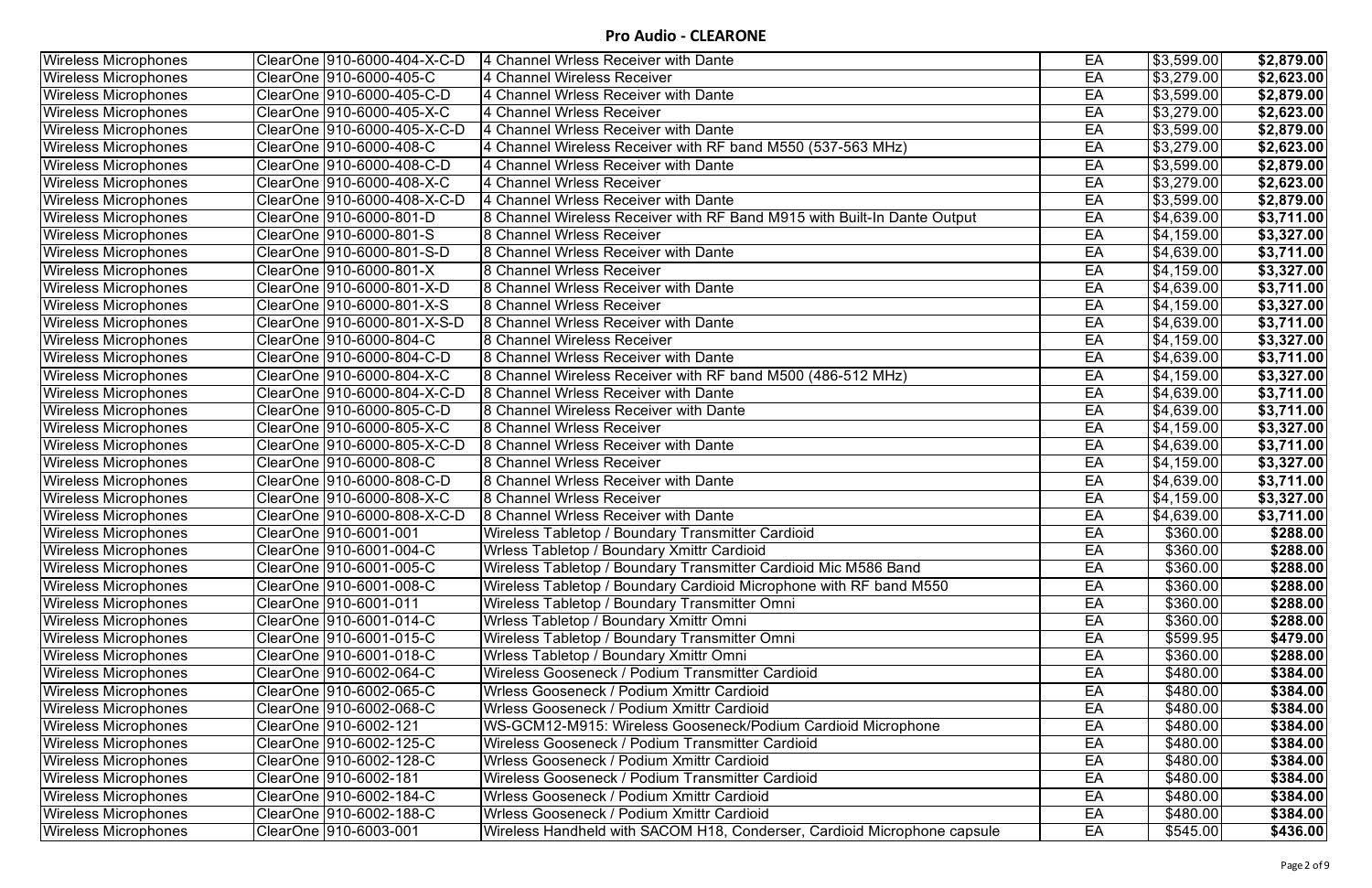| <b>Wireless Microphones</b>        | ClearOne   910-6003-004-C | Wireless Handheld Transmitter Cardioid                                   | EA | \$545.00             | \$436.00 |
|------------------------------------|---------------------------|--------------------------------------------------------------------------|----|----------------------|----------|
| <b>Wireless Microphones</b>        |                           | Wireless Handheld Cardioid Condenser Mic SACOM H18 capsule, M586 band,   | EA | \$545.00             | \$436.00 |
| <b>Wireless Microphones</b>        |                           | Wireless Handheld with SACOM H18, Conderser, Cardioid Microphone         | EA | \$545.00             | \$436.00 |
| <b>Wireless Microphones</b>        | ClearOne   910-6003-011   | DS80-H13-N-M915 Wireless Handheld Transmitter Super Cardioid             | EA | $\sqrt{$521.00}$     | \$416.00 |
| <b>Wireless Microphones</b>        | ClearOne   910-6003-014-C | Wrless Handheld Xmittr Super Cardioid                                    | EA | \$521.00             | \$416.00 |
| <b>Wireless Microphones</b>        |                           | Wrless Handheld Xmittr Super Cardioid                                    | EA | \$521.00             | \$416.00 |
| <b>Wireless Microphones</b>        |                           | Wrless Handheld Xmittr Super Cardioid                                    | EA | \$521.00             | \$416.00 |
| <b>Wireless Microphones</b>        |                           | Wireless Handheld with Audix OM5, Dynamic, Hyper Cardioid Microphone cap | EA | \$537.00             | \$429.00 |
| Wireless Microphones               |                           | Wrless Handheld Xmittr Hyper Cardioid                                    | EA | \$537.00             | \$429.00 |
| <b>Wireless Microphones</b>        |                           | Wrless Handheld Xmittr Hyper Cardioid                                    | EA | \$537.00             | \$429.00 |
| <b>Wireless Microphones</b>        |                           | Wrless Handheld Xmittr Hyper Cardioid                                    | EA | \$537.00             | \$429.00 |
| Wireless Microphones               | ClearOne  910-6004-001    | Wireless Beltpack Microphone with RF band M915 (902-928 MHz)             | EA | \$441.00             | \$352.00 |
| <b>Wireless Microphones</b>        | ClearOne  910-6004-004-C  | Beltpack Transmitter, 486-512MHz                                         | EA | \$441.00             | \$352.00 |
| <b>Wireless Microphones</b>        | ClearOne  910-6004-005-C  | Wireless Beltpack, M586 Band, Compressed. Mic not included               | EA | $\sqrt{3441.00}$     | \$352.00 |
| <b>Wireless Microphones</b>        |                           | <b>Wrless Beltpack Xmittr</b>                                            | EA | \$441.00             | \$352.00 |
| <b>Wireless Microphones</b>        | ClearOne  910-6004-010    | Lavalier, Omni, Black color microphone for Wireless Beltpack Xmitter     | EA | \$115.00             | \$92.00  |
| <b>Wireless Microphones</b>        | ClearOne  910-6004-020    | SWT10LOB-TA4: Headset(single ear), Omni, Black color microphone for Belt | EA | \$224.00             | \$179.00 |
| <b>Wireless Microphones</b>        | ClearOne 910-6004-020-T   | SWT74W-OST-TA4 Single-ear Headset Omni, Tan Microphone for Beltpack      | EA | \$224.00             | \$179.00 |
| <b>Wireless Microphones</b>        | ClearOne  910-6004-040    | Lavalier, Cardioid, Black color microphone for Wireless Beltpack Xmittr  | EA | \$123.00             | \$98.00  |
| <b>Wireless Microphones</b>        | ClearOne   910-6100-201   | 2 Channel Wireless Receiver with 2.4 GHz RF band; Di-pole Antenna        | EA | \$799.00             | \$639.00 |
| <b>Wireless Microphones</b>        | ClearOne  910-6101-001    | Wireless Tabletop / Boundary Cardioid Microphone with 2.4 GHz RF band    | EA | \$359.00             | \$287.00 |
| Wireless Microphones               | ClearOne  910-6101-011    | Wireless Tabletop / Boundary Omni Microphone with 2.4 GHz RF band        | EA | \$359.00             | \$287.00 |
| <b>Wireless Microphones</b>        | ClearOne  910-6102-061    | <b>DIALOG 20 Gooseneck</b>                                               | EA | \$439.00             | \$351.00 |
| <b>Wireless Microphones</b>        | ClearOne  910-6102-121    | <b>DIALOG 20 Gooseneck 12"</b>                                           | EA | $\sqrt{439.00}$      | \$351.00 |
| <b>Wireless Microphones</b>        | ClearOne  910-6102-181    | DIALOG 20 Gooseneck Xmittr 18"                                           | EA | \$439.00             | \$351.00 |
| <b>Wireless Microphones</b>        | ClearOne  910-6103-001    | Wireless Handheld with H18, Condenser, Cardioid Microphone capsule       | EA | \$479.00             | \$383.00 |
| <b>Wireless Microphones</b>        | ClearOne 910-6103-011     | Wireless Handheld with OM3, Dynamic, Super Cardioid Mic capsule          | EA | \$479.00             | \$383.00 |
| <b>Wireless Microphones</b>        | ClearOne   910-6103-021   | Wireless Handheld with OM5, Dynamic, Hyper Cardioid Microphone caps      | EA | \$479.00             | \$383.00 |
| <b>Wireless Microphones</b>        | ClearOne 910-6104-001     | Wireless Beltpack Transmitter with 2.4 GHz RF band                       | EA | \$399.00             | \$319.00 |
| <b>Wireless Microphones</b>        | ClearOne  910-6105-011    | Di-pole Antenna extension kit with pair of 10 Ft RG58 Plenum cables      | EA | \$119.00             | \$95.00  |
| Wireless Microphone Access.        | ClearOne 204-6000-400     | 2-Year Warranty Extension (5 Years Total) 4 Ch Wireless Receiver         | EA | $\sqrt{492.00}$      | \$393.00 |
| Wireless Microphone Access.        | ClearOne 204-6000-400-D   | 2-Year Warranty Extension (5 Years Total) 4 Ch Wireless Receiver w/Dante | EA | \$540.00             | \$432.00 |
| <b>Wireless Microphone Access.</b> | ClearOne 204-6000-800     | 2-Year Warranty Extension (5 Years Total) 8 Ch Wireless Receiver         | EA | \$624.00             | \$499.00 |
| Wireless Microphone Access.        | ClearOne 204-6000-800-D   | 2-Year Warranty Extension (5 Years Total) 8 Ch Wireless Receiver w/Dante | EA | \$696.00             | \$556.00 |
| Wireless Microphone Access.        | ClearOne 910-6000-001     | <b>Replacement Module for Receiver</b>                                   | EA | \$280.00             | \$224.00 |
| Wireless Microphone Access.        | ClearOne 910-6000-001-S   | <b>Replacement Module for Receiver</b>                                   | EA | $\sqrt{$280.00}$     | \$224.00 |
| <b>Wireless Microphone Access.</b> | ClearOne   910-6000-004-C | Replacement Module for Receiver                                          | EA | \$280.00             | \$224.00 |
| Wireless Microphone Access.        | ClearOne   910-6000-005-C | Replacement Module for Receiver                                          | EA | \$280.00             | \$224.00 |
| Wireless Microphone Access.        | ClearOne 910-6000-400     | 4 Bay Docking Station                                                    | EA | \$200.00             | \$160.00 |
| Wireless Microphone Access.        | ClearOne   910-6000-900   | <b>PSU for SACOM/ClearOne Transmitters. Includes USB Cable</b>           | EA | \$24.00              | \$19.00  |
| Wireless Microphone Access.        | ClearOne 910-6002-001     | Repacement Base for Gooseneck / Podium Xmittr                            | EA | \$361.00             | \$288.00 |
| Wireless Microphone Access.        | ClearOne 910-6002-004     | Repacement Base for Gooseneck / Podium Xmittr                            | EA | $\overline{$}361.00$ | \$288.00 |
| Wireless Microphone Access.        | ClearOne   910-6002-005   | Repacement Base for Gooseneck / Podium Xmittr                            | EA | \$361.00             | \$288.00 |
| Wireless Microphone Access.        | ClearOne   910-6002-008-C | Repacement Base for Gooseneck / Podium Xmittr                            | EA | \$361.00             | \$288.00 |
| Wireless Microphone Access.        | ClearOne   910-6005-001   | WS-EAK25-M915: Wireless Extension Antenna kit                            | EA | \$332.00             | \$265.00 |
|                                    |                           |                                                                          |    |                      |          |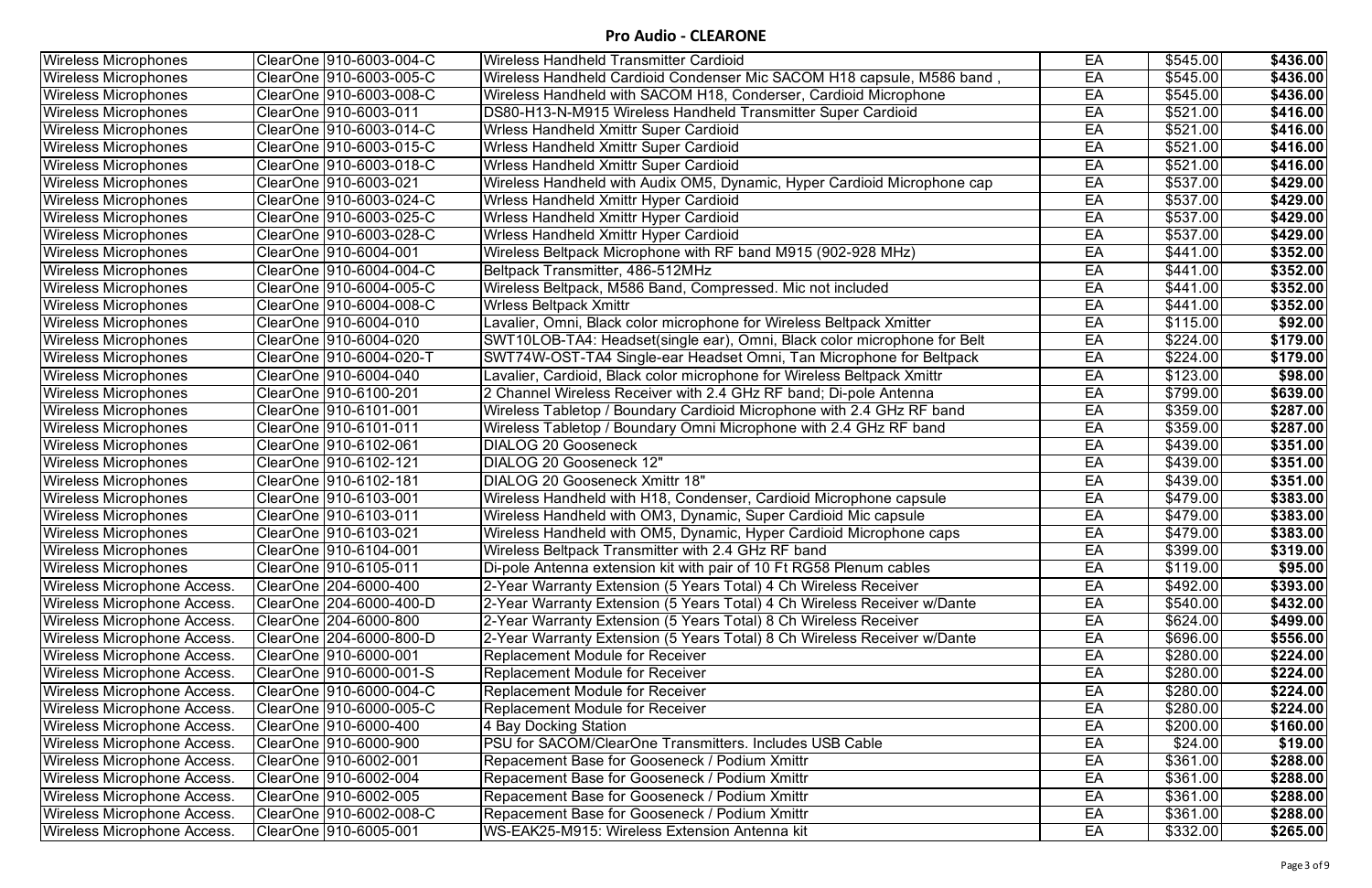| <b>Wireless Microphone Access.</b> | ClearOne 910-6005-004   | Extension Antenna Kit - 25 Ft RG58 Cables                              | EA | \$332.00             | \$265.00 |
|------------------------------------|-------------------------|------------------------------------------------------------------------|----|----------------------|----------|
| <b>Wireless Microphone Access.</b> | ClearOne   910-6005-005 | Extension Antenna Kit - 25 Ft RG58 Cables                              | EA | \$332.00             | \$265.00 |
| Wireless Microphone Access.        | ClearOne 910-6005-008   | Extension Antenna Kit - 25 Ft RG58 Cables                              | EA | \$332.00             | \$265.00 |
| <b>Wireless Microphone Access.</b> | ClearOne   910-6005-011 | Extension Antenna Kit - 50 Ft RG58 Cables                              | EA | $\sqrt{360.00}$      | \$288.00 |
| <b>Wireless Microphone Access.</b> | ClearOne  910-6005-014  | Extension Antenna Kit - 50 Ft RG58 Cables                              | EA | $\sqrt{360.00}$      | \$288.00 |
| Wireless Microphone Access.        | ClearOne   910-6005-015 | Antenna Extension Kit: Pair of antennas, 50' RG58 cable, for M586 Band | EA | $\sqrt{$360.00}$     | \$288.00 |
| <b>Wireless Microphone Access.</b> | ClearOne   910-6005-018 | Extension Antenna Kit - 50 Ft RG58 Cables                              | EA | \$360.00             | \$288.00 |
| Wireless Microphone Access.        | ClearOne   910-6005-021 | Extension Antenna Kit - 75 Ft RG58 Cables                              | EA | \$388.00             | \$310.00 |
| Wireless Microphone Access.        | ClearOne   910-6005-024 | Extension Antenna Kit - 75 Ft RG58 Cables                              | EA | $\overline{$}388.00$ | \$310.00 |
| <b>Wireless Microphone Access.</b> | ClearOne   910-6005-025 | Extension Antenna Kit - 75 Ft RG58 Cables                              | EA | $\sqrt{388.00}$      | \$310.00 |
| Wireless Microphone Access.        | ClearOne 910-6005-028   | Extension Antenna Kit - 75 Ft RG58 Cables                              | EA | \$388.00             | \$310.00 |
| <b>Wireless Microphone Access.</b> | ClearOne  910-6005-101  | Extension Antenna Kit - 25 Ft LMR400 Cables                            | EA | \$360.00             | \$288.00 |
| Wireless Microphone Access.        | ClearOne  910-6005-104  | Extension Antenna Kit - 25 Ft LMR400 Cables                            | EA | $\overline{$}360.00$ | \$288.00 |
| <b>Wireless Microphone Access.</b> | ClearOne 910-6005-105   | Extension Antenna Kit - 25 Ft LMR400 Cables                            | EA | \$360.00             | \$288.00 |
| <b>Wireless Microphone Access.</b> | ClearOne 910-6005-108   | Extension Antenna Kit - 25 Ft LMR400 Cables                            | EA | \$360.00             | \$288.00 |
| Wireless Microphone Access.        | ClearOne   910-6005-111 | Extension Antenna Kit - 50 Ft LMR400 Cables                            | EA | \$488.00             | \$390.00 |
| <b>Wireless Microphone Access.</b> | ClearOne   910-6005-114 | Extension Antenna Kit - 50 Ft LMR400 Cables                            | EA | \$488.00             | \$390.00 |
| <b>Wireless Microphone Access.</b> | ClearOne  910-6005-115  | Extension Antenna Kit - 50 Ft LMR400 Cables                            | EA | \$488.00             | \$390.00 |
| <b>Wireless Microphone Access.</b> | ClearOne  910-6005-118  | Extension Antenna Kit - 50 Ft LMR400 Cables                            | EA | \$488.00             | \$390.00 |
| <b>Wireless Microphone Access.</b> | ClearOne   910-6005-121 | Extension Antenna Kit - 75 Ft LMR400 Cables                            | EA | \$580.00             | \$464.00 |
| Wireless Microphone Access.        | ClearOne   910-6005-124 | Extension Antenna Kit - 75 Ft LMR400 Cables                            | EA | $\overline{$580.00}$ | \$464.00 |
| <b>Wireless Microphone Access.</b> | ClearOne  910-6005-125  | Extension Antenna Kit - 75 Ft LMR400 Cables                            | EA | \$580.00             | \$464.00 |
| <b>Wireless Microphone Access.</b> | ClearOne   910-6005-128 | Extension Antenna Kit - 75 Ft LMR400 Cables                            | EA | \$580.00             | \$464.00 |
| Wireless Microphone Access.        | ClearOne 910-6005-131   | Extension Antenna Kit - 100 Ft LMR400 Cables                           | EA | \$672.00             | \$537.00 |
| <b>Wireless Microphone Access.</b> | ClearOne   910-6005-134 | Extension Antenna Kit - 100 Ft LMR400 Cables                           | EA | \$672.00             | \$537.00 |
| Wireless Microphone Access.        | ClearOne 910-6005-135   | Extension Antenna Kit - 100 Ft LMR400 Cables                           | EA | \$672.00             | \$537.00 |
| Wireless Microphone Access.        | ClearOne   910-6005-138 | Extension Antenna Kit - 100 Ft LMR400 Cables                           | EA | \$672.00             | \$537.00 |
| Wireless Microphone Access.        | ClearOne   910-6005-141 | Extension Antenna Kit - 125 Ft LMR400 Cables                           | EA | \$539.95             | \$431.00 |
| <b>Wireless Microphone Access.</b> | ClearOne 910-6005-144   | Extension Antenna Kit - 125 Ft LMR400 Cables                           | EA | \$764.00             | \$611.00 |
| <b>Wireless Microphone Access.</b> | ClearOne   910-6005-145 | Extension Antenna Kit - 125 Ft LMR400 Cables                           | EA | \$764.00             | \$611.00 |
| <b>Wireless Microphone Access.</b> | ClearOne   910-6005-148 | Extension Antenna Kit - 125 Ft LMR400 Cables                           | EA | \$764.00             | \$611.00 |
| Wireless Microphone Access.        | ClearOne   910-6005-151 | Extension Antenna Kit - 150 Ft LMR400 Cables                           | EA | \$856.00             | \$684.00 |
| Wireless Microphone Access.        | ClearOne  910-6005-154  | Extension Antenna Kit - 150 Ft LMR400 Cables                           | EA | \$856.00             | \$684.00 |
| Wireless Microphone Access.        | ClearOne  910-6005-155  | Extension Antenna Kit - 150 Ft LMR400 Cables                           | EA | \$856.00             | \$684.00 |
| Wireless Microphone Access.        | ClearOne   910-6005-158 | Extension Antenna Kit - 150 Ft LMR400 Cables                           | EA | \$856.00             | \$684.00 |
| Wireless Microphone Access.        | ClearOne  910-6005-161  | Extension Antenna Kit - 175 Ft LMR400 Cables                           | EA | \$948.00             | \$758.00 |
| Wireless Microphone Access.        | ClearOne   910-6005-164 | Extension Antenna Kit - 175 Ft LMR400 Cables                           | EA | \$948.00             | \$758.00 |
| Wireless Microphone Access.        | ClearOne  910-6005-165  | Extension Antenna Kit - 175 Ft LMR400 Cables                           | EA | \$948.00             | \$758.00 |
| Wireless Microphone Access.        | ClearOne  910-6005-168  | Extension Antenna Kit - 175 Ft LMR400 Cables                           | EA | \$948.00             | \$758.00 |
| <b>Wireless Microphone Access.</b> | ClearOne  910-6005-171  | Extension Antenna Kit - 200 Ft LMR400 Cables                           | EA | $\sqrt{31,040.00}$   | \$832.00 |
| Wireless Microphone Access.        | ClearOne  910-6005-174  | Extension Antenna Kit - 200 Ft LMR400 Cables                           | EA | \$1,040.00           | \$832.00 |
| Wireless Microphone Access.        | ClearOne 910-6005-175   | Extension Antenna Kit - 200 Ft LMR400 Cables                           | EA | $\sqrt{31,040.00}$   | \$832.00 |
| Wireless Microphone Access.        | ClearOne   910-6005-178 | Extension Antenna Kit - 200 Ft LMR400 Cables                           | EA | \$1,040.00           | \$832.00 |
| <b>Wireless Microphone Access.</b> | ClearOne 910-6005-181   | Extension Antenna Kit - 225 Ft LMR400 Cables                           | EA | \$1,132.00           | \$905.00 |
| <b>Wireless Microphone Access.</b> | ClearOne 910-6005-184   | Extension Antenna Kit - 225 Ft LMR400 Cables                           | EA | \$1,132.00           | \$905.00 |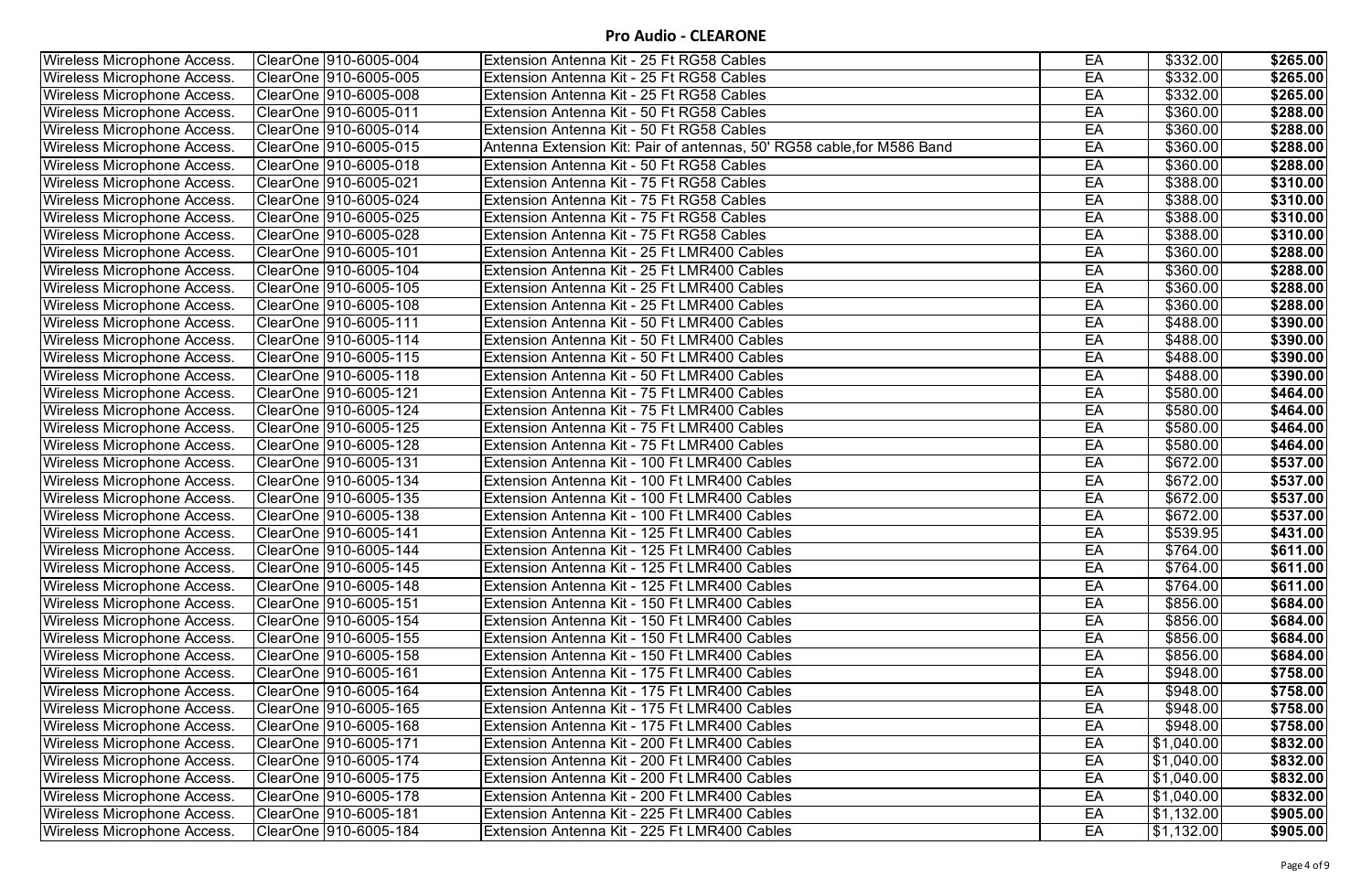| EA<br>$\overline{1,132.00}$<br>ClearOne 910-6005-185<br><b>Wireless Microphone Access.</b><br>Extension Antenna Kit - 225 Ft LMR400 Cables<br>$\sqrt{31,132.00}$<br>EA<br><b>Wireless Microphone Access.</b><br>ClearOne  910-6005-188<br>Extension Antenna Kit - 225 Ft LMR400 Cables<br>$\sqrt{31,224.00}$<br>Extension Antenna Kit - 250 Ft LMR400 Cables<br>EA<br>Wireless Microphone Access.<br>ClearOne  910-6005-191<br>$\sqrt{31,224.00}$<br>Wireless Microphone Access.<br>ClearOne 910-6005-194<br>EA<br>Extension Antenna Kit - 250 Ft LMR400 Cables<br>EA<br><b>Wireless Microphone Access.</b><br>ClearOne   910-6005-195<br>Extension Antenna Kit - 250 Ft LMR400 Cables<br>\$1,224.00<br>Wireless Microphone Access.<br>EA<br>\$1,224.00<br>ClearOne   910-6005-198<br>Extension Antenna Kit - 250 Ft LMR400 Cables<br>$\sqrt{31,408.00}$<br><b>Wireless Microphone Access.</b><br>ClearOne   910-6005-201<br>Extension Antenna Kit - 300 Ft LMR400 Cables<br>EA<br>$\overline{$}1,408.00$<br>EA<br><b>Wireless Microphone Access.</b><br>ClearOne  910-6005-204<br>Extension Antenna Kit - 300 Ft LMR400 Cables<br>EA<br>$\overline{\$1,408.00}$<br>Wireless Microphone Access.<br>ClearOne  910-6005-205<br>Extension Antenna Kit - 300 Ft LMR400 Cables<br>$\overline{\$1,}408.00$<br>ClearOne   910-6005-208<br>Extension Antenna Kit - 300 Ft LMR400 Cables<br>EA<br><b>Wireless Microphone Access.</b><br>Wireless Microphone Access.<br>ClearOne  910-6005-300<br>WS-EAC3: Wireless Extension Antenna combiner 3 way<br>EA<br>\$249.00<br>EA<br><b>Wireless Microphone Access.</b><br>ClearOne  910-6005-304<br>\$432.00<br>Extension Antenna Kit - 25 Ft RG8 Cables<br>EA<br>\$432.00<br><b>Wireless Microphone Access.</b><br>ClearOne   910-6005-305<br>Extension Antenna Kit - 25 Ft RG8 Cables<br>Wireless Microphone Access.<br>Extension Antenna Kit - 25 Ft RG8 Cables<br>EA<br>\$432.00<br>ClearOne   910-6005-308<br>EA<br><b>Wireless Microphone Access.</b><br>ClearOne  910-6005-311<br>Extension Antenna Kit - 50 Ft RG8 Cables<br>\$699.95<br>EA<br>ClearOne 910-6005-314<br>\$560.00<br>Wireless Microphone Access.<br>Extension Antenna Kit - 50 Ft RG8 Cables<br>EA<br>\$560.00<br><b>Wireless Microphone Access.</b><br>ClearOne   910-6005-315<br>Extension Antenna Kit - 50 Ft RG8 Cables<br>EA<br>\$560.00<br><b>Wireless Microphone Access.</b><br>ClearOne  910-6005-318<br>Extension Antenna Kit - 50 Ft RG8 Cables<br>EA<br>Wireless Microphone Access.<br>ClearOne   910-6005-321<br>Extension Antenna Kit - 75 Ft RG8 Cables<br>\$688.00<br>ClearOne 910-6005-324<br>\$859.95<br><b>Wireless Microphone Access.</b><br>Extension Antenna Kit - 75 Ft RG8 Cables<br>EA<br>\$687.00<br>EA<br>\$820.00<br>Extension Antenna Kit - 75 Ft RG8 Cables<br>Wireless Microphone Access.<br>ClearOne  910-6005-325<br>\$656.00<br>EA<br>\$688.00<br><b>Wireless Microphone Access.</b><br>ClearOne  910-6005-328<br>Extension Antenna Kit - 75 Ft RG8 Cables<br>EA<br>\$816.00<br>ClearOne 910-6005-334<br><b>Wireless Microphone Access.</b><br>Extension Antenna Kit - 100 Ft RG8 Cables<br>Wireless Microphone Access.<br>ClearOne 910-6005-335<br>Extension Antenna Kit - 100 Ft RG8 Cables<br>EA<br>\$816.00<br><b>Wireless Microphone Access.</b><br>\$816.00<br>Extension Antenna Kit - 100 Ft RG8 Cables<br>EA<br>EA<br>\$944.00<br>Wireless Microphone Access.<br>ClearOne   910-6005-344<br>125ft Extension Antenna Kit<br>Wireless Microphone Access.<br>$\sqrt{$944.00}$<br>ClearOne 910-6005-345<br>Extension Antenna Kit - 125 Ft RG8 Cables<br>EA<br>EA<br>\$944.00<br>Wireless Microphone Access.<br>ClearOne   910-6005-348<br>Extension Antenna Kit - 125 Ft RG8 Cables<br>\$1,072.00<br>ClearOne 910-6005-351<br>EA<br>Extension Antenna Kit - 150 Ft RG8 Cables<br>ClearOne  910-6005-354<br>EA<br>\$930.00<br>Wireless Microphone Access.<br>150ft Extension Antenna Kit<br>EA<br>\$1,072.00<br>ClearOne  910-6005-355<br>Extension Antenna Kit - 150 Ft RG8 Cables<br><b>Wireless Microphone Access.</b><br>EA<br>$\sqrt{31,072.00}$<br>Wireless Microphone Access.<br>ClearOne   910-6005-358<br>Extension Antenna Kit - 150 Ft RG8 Cables<br><b>Wireless Microphone Access.</b><br>Extension Antenna Kit - 175 Ft RG8 Cables<br>EA<br>\$1,499.95<br>ClearOne   910-6005-361<br>EA<br>$\overline{$1,040.00}$<br>Wireless Microphone Access.<br>ClearOne   910-6005-364<br>175ft Extension Antenna Kit<br>Extension Antenna Kit - 175 Ft RG8 Cables<br>\$1,200.00<br>Wireless Microphone Access.<br>ClearOne  910-6005-365<br>EA<br>$\overline{$1,200.00}$<br>Wireless Microphone Access.<br>ClearOne  910-6005-368<br>Extension Antenna Kit - 175 Ft RG8 Cables<br>EA<br>EA<br><b>Wireless Microphone Access.</b><br>ClearOne   910-6005-400<br>\$297.00<br>4 Way Antenna Combiner<br>ClearOne 910-6005-411<br>EA<br>\$4,995.00<br>Wireless Microphone Access.<br>DSA-EXT-C-M915 Extension Antenna Kit - Ceiling Mount without cables<br>Wireless Microphone Access.<br>ClearOne   910-6005-414<br>Extension Antenna Kit - Ceiling Mount without cables<br>EA<br>\$240.00<br><b>Wireless Microphone Access.</b><br>ClearOne  910-6005-415<br>Extension Antenna Kit - Ceiling Mount without cables<br>EA<br>\$240.00<br>\$240.00<br>Wireless Microphone Access.<br>ClearOne  910-6005-418<br>Extension Antenna Kit - Ceiling Mount without cables<br>EA<br>Wireless Microphone Access.<br>ClearOne   910-6005-421<br>Extension Antenna Kit - Mic Stand Mount without cables<br>EA<br>\$240.00<br>ClearOne   910-6005-424<br>Extension Antenna Kit - Mic Stand Mount without cables<br>EA<br>\$240.00<br><b>Wireless Microphone Access.</b><br>ClearOne 910-6005-425<br>Extension Antenna Kit - Mic Stand Mount without cables<br>EA<br>\$240.00<br><b>Wireless Microphone Access.</b><br><b>Wireless Microphone Access.</b><br>ClearOne 910-6005-428<br>Extension Antenna Kit - Mic Stand Mount without cables<br>EA<br>\$240.00 |                                    |  |  |            |
|------------------------------------------------------------------------------------------------------------------------------------------------------------------------------------------------------------------------------------------------------------------------------------------------------------------------------------------------------------------------------------------------------------------------------------------------------------------------------------------------------------------------------------------------------------------------------------------------------------------------------------------------------------------------------------------------------------------------------------------------------------------------------------------------------------------------------------------------------------------------------------------------------------------------------------------------------------------------------------------------------------------------------------------------------------------------------------------------------------------------------------------------------------------------------------------------------------------------------------------------------------------------------------------------------------------------------------------------------------------------------------------------------------------------------------------------------------------------------------------------------------------------------------------------------------------------------------------------------------------------------------------------------------------------------------------------------------------------------------------------------------------------------------------------------------------------------------------------------------------------------------------------------------------------------------------------------------------------------------------------------------------------------------------------------------------------------------------------------------------------------------------------------------------------------------------------------------------------------------------------------------------------------------------------------------------------------------------------------------------------------------------------------------------------------------------------------------------------------------------------------------------------------------------------------------------------------------------------------------------------------------------------------------------------------------------------------------------------------------------------------------------------------------------------------------------------------------------------------------------------------------------------------------------------------------------------------------------------------------------------------------------------------------------------------------------------------------------------------------------------------------------------------------------------------------------------------------------------------------------------------------------------------------------------------------------------------------------------------------------------------------------------------------------------------------------------------------------------------------------------------------------------------------------------------------------------------------------------------------------------------------------------------------------------------------------------------------------------------------------------------------------------------------------------------------------------------------------------------------------------------------------------------------------------------------------------------------------------------------------------------------------------------------------------------------------------------------------------------------------------------------------------------------------------------------------------------------------------------------------------------------------------------------------------------------------------------------------------------------------------------------------------------------------------------------------------------------------------------------------------------------------------------------------------------------------------------------------------------------------------------------------------------------------------------------------------------------------------------------------------------------------------------------------------------------------------------------------------------------------------------------------------------------------------------------------------------------------------------------------------------------------------------------------------------------------------------------------------------------------------------------------------------------------------------------------------------------------------------------------------------------------------------------------------------------------------------------------------------------------------------------------------------------------------------------------------------------------------------------------------------------------------------------------------------------------------------------------------------------------------------------------------------------------------------------------------------------------------------------------------------------------------------------------------------------------------------------------------------------------------------------------------------------------------------------------------------------------------------------------------|------------------------------------|--|--|------------|
|                                                                                                                                                                                                                                                                                                                                                                                                                                                                                                                                                                                                                                                                                                                                                                                                                                                                                                                                                                                                                                                                                                                                                                                                                                                                                                                                                                                                                                                                                                                                                                                                                                                                                                                                                                                                                                                                                                                                                                                                                                                                                                                                                                                                                                                                                                                                                                                                                                                                                                                                                                                                                                                                                                                                                                                                                                                                                                                                                                                                                                                                                                                                                                                                                                                                                                                                                                                                                                                                                                                                                                                                                                                                                                                                                                                                                                                                                                                                                                                                                                                                                                                                                                                                                                                                                                                                                                                                                                                                                                                                                                                                                                                                                                                                                                                                                                                                                                                                                                                                                                                                                                                                                                                                                                                                                                                                                                                                                                                                                                                                                                                                                                                                                                                                                                                                                                                                                                                                                                                                |                                    |  |  | \$905.00   |
|                                                                                                                                                                                                                                                                                                                                                                                                                                                                                                                                                                                                                                                                                                                                                                                                                                                                                                                                                                                                                                                                                                                                                                                                                                                                                                                                                                                                                                                                                                                                                                                                                                                                                                                                                                                                                                                                                                                                                                                                                                                                                                                                                                                                                                                                                                                                                                                                                                                                                                                                                                                                                                                                                                                                                                                                                                                                                                                                                                                                                                                                                                                                                                                                                                                                                                                                                                                                                                                                                                                                                                                                                                                                                                                                                                                                                                                                                                                                                                                                                                                                                                                                                                                                                                                                                                                                                                                                                                                                                                                                                                                                                                                                                                                                                                                                                                                                                                                                                                                                                                                                                                                                                                                                                                                                                                                                                                                                                                                                                                                                                                                                                                                                                                                                                                                                                                                                                                                                                                                                |                                    |  |  | \$905.00   |
|                                                                                                                                                                                                                                                                                                                                                                                                                                                                                                                                                                                                                                                                                                                                                                                                                                                                                                                                                                                                                                                                                                                                                                                                                                                                                                                                                                                                                                                                                                                                                                                                                                                                                                                                                                                                                                                                                                                                                                                                                                                                                                                                                                                                                                                                                                                                                                                                                                                                                                                                                                                                                                                                                                                                                                                                                                                                                                                                                                                                                                                                                                                                                                                                                                                                                                                                                                                                                                                                                                                                                                                                                                                                                                                                                                                                                                                                                                                                                                                                                                                                                                                                                                                                                                                                                                                                                                                                                                                                                                                                                                                                                                                                                                                                                                                                                                                                                                                                                                                                                                                                                                                                                                                                                                                                                                                                                                                                                                                                                                                                                                                                                                                                                                                                                                                                                                                                                                                                                                                                |                                    |  |  | \$979.00   |
|                                                                                                                                                                                                                                                                                                                                                                                                                                                                                                                                                                                                                                                                                                                                                                                                                                                                                                                                                                                                                                                                                                                                                                                                                                                                                                                                                                                                                                                                                                                                                                                                                                                                                                                                                                                                                                                                                                                                                                                                                                                                                                                                                                                                                                                                                                                                                                                                                                                                                                                                                                                                                                                                                                                                                                                                                                                                                                                                                                                                                                                                                                                                                                                                                                                                                                                                                                                                                                                                                                                                                                                                                                                                                                                                                                                                                                                                                                                                                                                                                                                                                                                                                                                                                                                                                                                                                                                                                                                                                                                                                                                                                                                                                                                                                                                                                                                                                                                                                                                                                                                                                                                                                                                                                                                                                                                                                                                                                                                                                                                                                                                                                                                                                                                                                                                                                                                                                                                                                                                                |                                    |  |  | \$979.00   |
|                                                                                                                                                                                                                                                                                                                                                                                                                                                                                                                                                                                                                                                                                                                                                                                                                                                                                                                                                                                                                                                                                                                                                                                                                                                                                                                                                                                                                                                                                                                                                                                                                                                                                                                                                                                                                                                                                                                                                                                                                                                                                                                                                                                                                                                                                                                                                                                                                                                                                                                                                                                                                                                                                                                                                                                                                                                                                                                                                                                                                                                                                                                                                                                                                                                                                                                                                                                                                                                                                                                                                                                                                                                                                                                                                                                                                                                                                                                                                                                                                                                                                                                                                                                                                                                                                                                                                                                                                                                                                                                                                                                                                                                                                                                                                                                                                                                                                                                                                                                                                                                                                                                                                                                                                                                                                                                                                                                                                                                                                                                                                                                                                                                                                                                                                                                                                                                                                                                                                                                                |                                    |  |  | \$979.00   |
|                                                                                                                                                                                                                                                                                                                                                                                                                                                                                                                                                                                                                                                                                                                                                                                                                                                                                                                                                                                                                                                                                                                                                                                                                                                                                                                                                                                                                                                                                                                                                                                                                                                                                                                                                                                                                                                                                                                                                                                                                                                                                                                                                                                                                                                                                                                                                                                                                                                                                                                                                                                                                                                                                                                                                                                                                                                                                                                                                                                                                                                                                                                                                                                                                                                                                                                                                                                                                                                                                                                                                                                                                                                                                                                                                                                                                                                                                                                                                                                                                                                                                                                                                                                                                                                                                                                                                                                                                                                                                                                                                                                                                                                                                                                                                                                                                                                                                                                                                                                                                                                                                                                                                                                                                                                                                                                                                                                                                                                                                                                                                                                                                                                                                                                                                                                                                                                                                                                                                                                                |                                    |  |  | \$979.00   |
|                                                                                                                                                                                                                                                                                                                                                                                                                                                                                                                                                                                                                                                                                                                                                                                                                                                                                                                                                                                                                                                                                                                                                                                                                                                                                                                                                                                                                                                                                                                                                                                                                                                                                                                                                                                                                                                                                                                                                                                                                                                                                                                                                                                                                                                                                                                                                                                                                                                                                                                                                                                                                                                                                                                                                                                                                                                                                                                                                                                                                                                                                                                                                                                                                                                                                                                                                                                                                                                                                                                                                                                                                                                                                                                                                                                                                                                                                                                                                                                                                                                                                                                                                                                                                                                                                                                                                                                                                                                                                                                                                                                                                                                                                                                                                                                                                                                                                                                                                                                                                                                                                                                                                                                                                                                                                                                                                                                                                                                                                                                                                                                                                                                                                                                                                                                                                                                                                                                                                                                                |                                    |  |  | \$1,126.00 |
|                                                                                                                                                                                                                                                                                                                                                                                                                                                                                                                                                                                                                                                                                                                                                                                                                                                                                                                                                                                                                                                                                                                                                                                                                                                                                                                                                                                                                                                                                                                                                                                                                                                                                                                                                                                                                                                                                                                                                                                                                                                                                                                                                                                                                                                                                                                                                                                                                                                                                                                                                                                                                                                                                                                                                                                                                                                                                                                                                                                                                                                                                                                                                                                                                                                                                                                                                                                                                                                                                                                                                                                                                                                                                                                                                                                                                                                                                                                                                                                                                                                                                                                                                                                                                                                                                                                                                                                                                                                                                                                                                                                                                                                                                                                                                                                                                                                                                                                                                                                                                                                                                                                                                                                                                                                                                                                                                                                                                                                                                                                                                                                                                                                                                                                                                                                                                                                                                                                                                                                                |                                    |  |  | \$1,126.00 |
|                                                                                                                                                                                                                                                                                                                                                                                                                                                                                                                                                                                                                                                                                                                                                                                                                                                                                                                                                                                                                                                                                                                                                                                                                                                                                                                                                                                                                                                                                                                                                                                                                                                                                                                                                                                                                                                                                                                                                                                                                                                                                                                                                                                                                                                                                                                                                                                                                                                                                                                                                                                                                                                                                                                                                                                                                                                                                                                                                                                                                                                                                                                                                                                                                                                                                                                                                                                                                                                                                                                                                                                                                                                                                                                                                                                                                                                                                                                                                                                                                                                                                                                                                                                                                                                                                                                                                                                                                                                                                                                                                                                                                                                                                                                                                                                                                                                                                                                                                                                                                                                                                                                                                                                                                                                                                                                                                                                                                                                                                                                                                                                                                                                                                                                                                                                                                                                                                                                                                                                                |                                    |  |  | \$1,126.00 |
|                                                                                                                                                                                                                                                                                                                                                                                                                                                                                                                                                                                                                                                                                                                                                                                                                                                                                                                                                                                                                                                                                                                                                                                                                                                                                                                                                                                                                                                                                                                                                                                                                                                                                                                                                                                                                                                                                                                                                                                                                                                                                                                                                                                                                                                                                                                                                                                                                                                                                                                                                                                                                                                                                                                                                                                                                                                                                                                                                                                                                                                                                                                                                                                                                                                                                                                                                                                                                                                                                                                                                                                                                                                                                                                                                                                                                                                                                                                                                                                                                                                                                                                                                                                                                                                                                                                                                                                                                                                                                                                                                                                                                                                                                                                                                                                                                                                                                                                                                                                                                                                                                                                                                                                                                                                                                                                                                                                                                                                                                                                                                                                                                                                                                                                                                                                                                                                                                                                                                                                                |                                    |  |  | \$1,126.00 |
|                                                                                                                                                                                                                                                                                                                                                                                                                                                                                                                                                                                                                                                                                                                                                                                                                                                                                                                                                                                                                                                                                                                                                                                                                                                                                                                                                                                                                                                                                                                                                                                                                                                                                                                                                                                                                                                                                                                                                                                                                                                                                                                                                                                                                                                                                                                                                                                                                                                                                                                                                                                                                                                                                                                                                                                                                                                                                                                                                                                                                                                                                                                                                                                                                                                                                                                                                                                                                                                                                                                                                                                                                                                                                                                                                                                                                                                                                                                                                                                                                                                                                                                                                                                                                                                                                                                                                                                                                                                                                                                                                                                                                                                                                                                                                                                                                                                                                                                                                                                                                                                                                                                                                                                                                                                                                                                                                                                                                                                                                                                                                                                                                                                                                                                                                                                                                                                                                                                                                                                                |                                    |  |  | \$199.00   |
|                                                                                                                                                                                                                                                                                                                                                                                                                                                                                                                                                                                                                                                                                                                                                                                                                                                                                                                                                                                                                                                                                                                                                                                                                                                                                                                                                                                                                                                                                                                                                                                                                                                                                                                                                                                                                                                                                                                                                                                                                                                                                                                                                                                                                                                                                                                                                                                                                                                                                                                                                                                                                                                                                                                                                                                                                                                                                                                                                                                                                                                                                                                                                                                                                                                                                                                                                                                                                                                                                                                                                                                                                                                                                                                                                                                                                                                                                                                                                                                                                                                                                                                                                                                                                                                                                                                                                                                                                                                                                                                                                                                                                                                                                                                                                                                                                                                                                                                                                                                                                                                                                                                                                                                                                                                                                                                                                                                                                                                                                                                                                                                                                                                                                                                                                                                                                                                                                                                                                                                                |                                    |  |  | \$345.00   |
|                                                                                                                                                                                                                                                                                                                                                                                                                                                                                                                                                                                                                                                                                                                                                                                                                                                                                                                                                                                                                                                                                                                                                                                                                                                                                                                                                                                                                                                                                                                                                                                                                                                                                                                                                                                                                                                                                                                                                                                                                                                                                                                                                                                                                                                                                                                                                                                                                                                                                                                                                                                                                                                                                                                                                                                                                                                                                                                                                                                                                                                                                                                                                                                                                                                                                                                                                                                                                                                                                                                                                                                                                                                                                                                                                                                                                                                                                                                                                                                                                                                                                                                                                                                                                                                                                                                                                                                                                                                                                                                                                                                                                                                                                                                                                                                                                                                                                                                                                                                                                                                                                                                                                                                                                                                                                                                                                                                                                                                                                                                                                                                                                                                                                                                                                                                                                                                                                                                                                                                                |                                    |  |  | \$345.00   |
|                                                                                                                                                                                                                                                                                                                                                                                                                                                                                                                                                                                                                                                                                                                                                                                                                                                                                                                                                                                                                                                                                                                                                                                                                                                                                                                                                                                                                                                                                                                                                                                                                                                                                                                                                                                                                                                                                                                                                                                                                                                                                                                                                                                                                                                                                                                                                                                                                                                                                                                                                                                                                                                                                                                                                                                                                                                                                                                                                                                                                                                                                                                                                                                                                                                                                                                                                                                                                                                                                                                                                                                                                                                                                                                                                                                                                                                                                                                                                                                                                                                                                                                                                                                                                                                                                                                                                                                                                                                                                                                                                                                                                                                                                                                                                                                                                                                                                                                                                                                                                                                                                                                                                                                                                                                                                                                                                                                                                                                                                                                                                                                                                                                                                                                                                                                                                                                                                                                                                                                                |                                    |  |  | \$345.00   |
|                                                                                                                                                                                                                                                                                                                                                                                                                                                                                                                                                                                                                                                                                                                                                                                                                                                                                                                                                                                                                                                                                                                                                                                                                                                                                                                                                                                                                                                                                                                                                                                                                                                                                                                                                                                                                                                                                                                                                                                                                                                                                                                                                                                                                                                                                                                                                                                                                                                                                                                                                                                                                                                                                                                                                                                                                                                                                                                                                                                                                                                                                                                                                                                                                                                                                                                                                                                                                                                                                                                                                                                                                                                                                                                                                                                                                                                                                                                                                                                                                                                                                                                                                                                                                                                                                                                                                                                                                                                                                                                                                                                                                                                                                                                                                                                                                                                                                                                                                                                                                                                                                                                                                                                                                                                                                                                                                                                                                                                                                                                                                                                                                                                                                                                                                                                                                                                                                                                                                                                                |                                    |  |  | \$559.00   |
|                                                                                                                                                                                                                                                                                                                                                                                                                                                                                                                                                                                                                                                                                                                                                                                                                                                                                                                                                                                                                                                                                                                                                                                                                                                                                                                                                                                                                                                                                                                                                                                                                                                                                                                                                                                                                                                                                                                                                                                                                                                                                                                                                                                                                                                                                                                                                                                                                                                                                                                                                                                                                                                                                                                                                                                                                                                                                                                                                                                                                                                                                                                                                                                                                                                                                                                                                                                                                                                                                                                                                                                                                                                                                                                                                                                                                                                                                                                                                                                                                                                                                                                                                                                                                                                                                                                                                                                                                                                                                                                                                                                                                                                                                                                                                                                                                                                                                                                                                                                                                                                                                                                                                                                                                                                                                                                                                                                                                                                                                                                                                                                                                                                                                                                                                                                                                                                                                                                                                                                                |                                    |  |  | \$448.00   |
|                                                                                                                                                                                                                                                                                                                                                                                                                                                                                                                                                                                                                                                                                                                                                                                                                                                                                                                                                                                                                                                                                                                                                                                                                                                                                                                                                                                                                                                                                                                                                                                                                                                                                                                                                                                                                                                                                                                                                                                                                                                                                                                                                                                                                                                                                                                                                                                                                                                                                                                                                                                                                                                                                                                                                                                                                                                                                                                                                                                                                                                                                                                                                                                                                                                                                                                                                                                                                                                                                                                                                                                                                                                                                                                                                                                                                                                                                                                                                                                                                                                                                                                                                                                                                                                                                                                                                                                                                                                                                                                                                                                                                                                                                                                                                                                                                                                                                                                                                                                                                                                                                                                                                                                                                                                                                                                                                                                                                                                                                                                                                                                                                                                                                                                                                                                                                                                                                                                                                                                                |                                    |  |  | \$448.00   |
|                                                                                                                                                                                                                                                                                                                                                                                                                                                                                                                                                                                                                                                                                                                                                                                                                                                                                                                                                                                                                                                                                                                                                                                                                                                                                                                                                                                                                                                                                                                                                                                                                                                                                                                                                                                                                                                                                                                                                                                                                                                                                                                                                                                                                                                                                                                                                                                                                                                                                                                                                                                                                                                                                                                                                                                                                                                                                                                                                                                                                                                                                                                                                                                                                                                                                                                                                                                                                                                                                                                                                                                                                                                                                                                                                                                                                                                                                                                                                                                                                                                                                                                                                                                                                                                                                                                                                                                                                                                                                                                                                                                                                                                                                                                                                                                                                                                                                                                                                                                                                                                                                                                                                                                                                                                                                                                                                                                                                                                                                                                                                                                                                                                                                                                                                                                                                                                                                                                                                                                                |                                    |  |  | \$448.00   |
|                                                                                                                                                                                                                                                                                                                                                                                                                                                                                                                                                                                                                                                                                                                                                                                                                                                                                                                                                                                                                                                                                                                                                                                                                                                                                                                                                                                                                                                                                                                                                                                                                                                                                                                                                                                                                                                                                                                                                                                                                                                                                                                                                                                                                                                                                                                                                                                                                                                                                                                                                                                                                                                                                                                                                                                                                                                                                                                                                                                                                                                                                                                                                                                                                                                                                                                                                                                                                                                                                                                                                                                                                                                                                                                                                                                                                                                                                                                                                                                                                                                                                                                                                                                                                                                                                                                                                                                                                                                                                                                                                                                                                                                                                                                                                                                                                                                                                                                                                                                                                                                                                                                                                                                                                                                                                                                                                                                                                                                                                                                                                                                                                                                                                                                                                                                                                                                                                                                                                                                                |                                    |  |  | \$550.00   |
|                                                                                                                                                                                                                                                                                                                                                                                                                                                                                                                                                                                                                                                                                                                                                                                                                                                                                                                                                                                                                                                                                                                                                                                                                                                                                                                                                                                                                                                                                                                                                                                                                                                                                                                                                                                                                                                                                                                                                                                                                                                                                                                                                                                                                                                                                                                                                                                                                                                                                                                                                                                                                                                                                                                                                                                                                                                                                                                                                                                                                                                                                                                                                                                                                                                                                                                                                                                                                                                                                                                                                                                                                                                                                                                                                                                                                                                                                                                                                                                                                                                                                                                                                                                                                                                                                                                                                                                                                                                                                                                                                                                                                                                                                                                                                                                                                                                                                                                                                                                                                                                                                                                                                                                                                                                                                                                                                                                                                                                                                                                                                                                                                                                                                                                                                                                                                                                                                                                                                                                                |                                    |  |  |            |
|                                                                                                                                                                                                                                                                                                                                                                                                                                                                                                                                                                                                                                                                                                                                                                                                                                                                                                                                                                                                                                                                                                                                                                                                                                                                                                                                                                                                                                                                                                                                                                                                                                                                                                                                                                                                                                                                                                                                                                                                                                                                                                                                                                                                                                                                                                                                                                                                                                                                                                                                                                                                                                                                                                                                                                                                                                                                                                                                                                                                                                                                                                                                                                                                                                                                                                                                                                                                                                                                                                                                                                                                                                                                                                                                                                                                                                                                                                                                                                                                                                                                                                                                                                                                                                                                                                                                                                                                                                                                                                                                                                                                                                                                                                                                                                                                                                                                                                                                                                                                                                                                                                                                                                                                                                                                                                                                                                                                                                                                                                                                                                                                                                                                                                                                                                                                                                                                                                                                                                                                |                                    |  |  |            |
|                                                                                                                                                                                                                                                                                                                                                                                                                                                                                                                                                                                                                                                                                                                                                                                                                                                                                                                                                                                                                                                                                                                                                                                                                                                                                                                                                                                                                                                                                                                                                                                                                                                                                                                                                                                                                                                                                                                                                                                                                                                                                                                                                                                                                                                                                                                                                                                                                                                                                                                                                                                                                                                                                                                                                                                                                                                                                                                                                                                                                                                                                                                                                                                                                                                                                                                                                                                                                                                                                                                                                                                                                                                                                                                                                                                                                                                                                                                                                                                                                                                                                                                                                                                                                                                                                                                                                                                                                                                                                                                                                                                                                                                                                                                                                                                                                                                                                                                                                                                                                                                                                                                                                                                                                                                                                                                                                                                                                                                                                                                                                                                                                                                                                                                                                                                                                                                                                                                                                                                                |                                    |  |  | \$550.00   |
|                                                                                                                                                                                                                                                                                                                                                                                                                                                                                                                                                                                                                                                                                                                                                                                                                                                                                                                                                                                                                                                                                                                                                                                                                                                                                                                                                                                                                                                                                                                                                                                                                                                                                                                                                                                                                                                                                                                                                                                                                                                                                                                                                                                                                                                                                                                                                                                                                                                                                                                                                                                                                                                                                                                                                                                                                                                                                                                                                                                                                                                                                                                                                                                                                                                                                                                                                                                                                                                                                                                                                                                                                                                                                                                                                                                                                                                                                                                                                                                                                                                                                                                                                                                                                                                                                                                                                                                                                                                                                                                                                                                                                                                                                                                                                                                                                                                                                                                                                                                                                                                                                                                                                                                                                                                                                                                                                                                                                                                                                                                                                                                                                                                                                                                                                                                                                                                                                                                                                                                                |                                    |  |  | \$652.00   |
|                                                                                                                                                                                                                                                                                                                                                                                                                                                                                                                                                                                                                                                                                                                                                                                                                                                                                                                                                                                                                                                                                                                                                                                                                                                                                                                                                                                                                                                                                                                                                                                                                                                                                                                                                                                                                                                                                                                                                                                                                                                                                                                                                                                                                                                                                                                                                                                                                                                                                                                                                                                                                                                                                                                                                                                                                                                                                                                                                                                                                                                                                                                                                                                                                                                                                                                                                                                                                                                                                                                                                                                                                                                                                                                                                                                                                                                                                                                                                                                                                                                                                                                                                                                                                                                                                                                                                                                                                                                                                                                                                                                                                                                                                                                                                                                                                                                                                                                                                                                                                                                                                                                                                                                                                                                                                                                                                                                                                                                                                                                                                                                                                                                                                                                                                                                                                                                                                                                                                                                                |                                    |  |  | \$652.00   |
|                                                                                                                                                                                                                                                                                                                                                                                                                                                                                                                                                                                                                                                                                                                                                                                                                                                                                                                                                                                                                                                                                                                                                                                                                                                                                                                                                                                                                                                                                                                                                                                                                                                                                                                                                                                                                                                                                                                                                                                                                                                                                                                                                                                                                                                                                                                                                                                                                                                                                                                                                                                                                                                                                                                                                                                                                                                                                                                                                                                                                                                                                                                                                                                                                                                                                                                                                                                                                                                                                                                                                                                                                                                                                                                                                                                                                                                                                                                                                                                                                                                                                                                                                                                                                                                                                                                                                                                                                                                                                                                                                                                                                                                                                                                                                                                                                                                                                                                                                                                                                                                                                                                                                                                                                                                                                                                                                                                                                                                                                                                                                                                                                                                                                                                                                                                                                                                                                                                                                                                                |                                    |  |  | \$652.00   |
|                                                                                                                                                                                                                                                                                                                                                                                                                                                                                                                                                                                                                                                                                                                                                                                                                                                                                                                                                                                                                                                                                                                                                                                                                                                                                                                                                                                                                                                                                                                                                                                                                                                                                                                                                                                                                                                                                                                                                                                                                                                                                                                                                                                                                                                                                                                                                                                                                                                                                                                                                                                                                                                                                                                                                                                                                                                                                                                                                                                                                                                                                                                                                                                                                                                                                                                                                                                                                                                                                                                                                                                                                                                                                                                                                                                                                                                                                                                                                                                                                                                                                                                                                                                                                                                                                                                                                                                                                                                                                                                                                                                                                                                                                                                                                                                                                                                                                                                                                                                                                                                                                                                                                                                                                                                                                                                                                                                                                                                                                                                                                                                                                                                                                                                                                                                                                                                                                                                                                                                                |                                    |  |  | \$755.00   |
|                                                                                                                                                                                                                                                                                                                                                                                                                                                                                                                                                                                                                                                                                                                                                                                                                                                                                                                                                                                                                                                                                                                                                                                                                                                                                                                                                                                                                                                                                                                                                                                                                                                                                                                                                                                                                                                                                                                                                                                                                                                                                                                                                                                                                                                                                                                                                                                                                                                                                                                                                                                                                                                                                                                                                                                                                                                                                                                                                                                                                                                                                                                                                                                                                                                                                                                                                                                                                                                                                                                                                                                                                                                                                                                                                                                                                                                                                                                                                                                                                                                                                                                                                                                                                                                                                                                                                                                                                                                                                                                                                                                                                                                                                                                                                                                                                                                                                                                                                                                                                                                                                                                                                                                                                                                                                                                                                                                                                                                                                                                                                                                                                                                                                                                                                                                                                                                                                                                                                                                                |                                    |  |  | \$755.00   |
|                                                                                                                                                                                                                                                                                                                                                                                                                                                                                                                                                                                                                                                                                                                                                                                                                                                                                                                                                                                                                                                                                                                                                                                                                                                                                                                                                                                                                                                                                                                                                                                                                                                                                                                                                                                                                                                                                                                                                                                                                                                                                                                                                                                                                                                                                                                                                                                                                                                                                                                                                                                                                                                                                                                                                                                                                                                                                                                                                                                                                                                                                                                                                                                                                                                                                                                                                                                                                                                                                                                                                                                                                                                                                                                                                                                                                                                                                                                                                                                                                                                                                                                                                                                                                                                                                                                                                                                                                                                                                                                                                                                                                                                                                                                                                                                                                                                                                                                                                                                                                                                                                                                                                                                                                                                                                                                                                                                                                                                                                                                                                                                                                                                                                                                                                                                                                                                                                                                                                                                                |                                    |  |  | \$755.00   |
|                                                                                                                                                                                                                                                                                                                                                                                                                                                                                                                                                                                                                                                                                                                                                                                                                                                                                                                                                                                                                                                                                                                                                                                                                                                                                                                                                                                                                                                                                                                                                                                                                                                                                                                                                                                                                                                                                                                                                                                                                                                                                                                                                                                                                                                                                                                                                                                                                                                                                                                                                                                                                                                                                                                                                                                                                                                                                                                                                                                                                                                                                                                                                                                                                                                                                                                                                                                                                                                                                                                                                                                                                                                                                                                                                                                                                                                                                                                                                                                                                                                                                                                                                                                                                                                                                                                                                                                                                                                                                                                                                                                                                                                                                                                                                                                                                                                                                                                                                                                                                                                                                                                                                                                                                                                                                                                                                                                                                                                                                                                                                                                                                                                                                                                                                                                                                                                                                                                                                                                                | <b>Wireless Microphone Access.</b> |  |  | \$857.00   |
|                                                                                                                                                                                                                                                                                                                                                                                                                                                                                                                                                                                                                                                                                                                                                                                                                                                                                                                                                                                                                                                                                                                                                                                                                                                                                                                                                                                                                                                                                                                                                                                                                                                                                                                                                                                                                                                                                                                                                                                                                                                                                                                                                                                                                                                                                                                                                                                                                                                                                                                                                                                                                                                                                                                                                                                                                                                                                                                                                                                                                                                                                                                                                                                                                                                                                                                                                                                                                                                                                                                                                                                                                                                                                                                                                                                                                                                                                                                                                                                                                                                                                                                                                                                                                                                                                                                                                                                                                                                                                                                                                                                                                                                                                                                                                                                                                                                                                                                                                                                                                                                                                                                                                                                                                                                                                                                                                                                                                                                                                                                                                                                                                                                                                                                                                                                                                                                                                                                                                                                                |                                    |  |  | \$744.00   |
|                                                                                                                                                                                                                                                                                                                                                                                                                                                                                                                                                                                                                                                                                                                                                                                                                                                                                                                                                                                                                                                                                                                                                                                                                                                                                                                                                                                                                                                                                                                                                                                                                                                                                                                                                                                                                                                                                                                                                                                                                                                                                                                                                                                                                                                                                                                                                                                                                                                                                                                                                                                                                                                                                                                                                                                                                                                                                                                                                                                                                                                                                                                                                                                                                                                                                                                                                                                                                                                                                                                                                                                                                                                                                                                                                                                                                                                                                                                                                                                                                                                                                                                                                                                                                                                                                                                                                                                                                                                                                                                                                                                                                                                                                                                                                                                                                                                                                                                                                                                                                                                                                                                                                                                                                                                                                                                                                                                                                                                                                                                                                                                                                                                                                                                                                                                                                                                                                                                                                                                                |                                    |  |  | \$857.00   |
|                                                                                                                                                                                                                                                                                                                                                                                                                                                                                                                                                                                                                                                                                                                                                                                                                                                                                                                                                                                                                                                                                                                                                                                                                                                                                                                                                                                                                                                                                                                                                                                                                                                                                                                                                                                                                                                                                                                                                                                                                                                                                                                                                                                                                                                                                                                                                                                                                                                                                                                                                                                                                                                                                                                                                                                                                                                                                                                                                                                                                                                                                                                                                                                                                                                                                                                                                                                                                                                                                                                                                                                                                                                                                                                                                                                                                                                                                                                                                                                                                                                                                                                                                                                                                                                                                                                                                                                                                                                                                                                                                                                                                                                                                                                                                                                                                                                                                                                                                                                                                                                                                                                                                                                                                                                                                                                                                                                                                                                                                                                                                                                                                                                                                                                                                                                                                                                                                                                                                                                                |                                    |  |  | \$857.00   |
|                                                                                                                                                                                                                                                                                                                                                                                                                                                                                                                                                                                                                                                                                                                                                                                                                                                                                                                                                                                                                                                                                                                                                                                                                                                                                                                                                                                                                                                                                                                                                                                                                                                                                                                                                                                                                                                                                                                                                                                                                                                                                                                                                                                                                                                                                                                                                                                                                                                                                                                                                                                                                                                                                                                                                                                                                                                                                                                                                                                                                                                                                                                                                                                                                                                                                                                                                                                                                                                                                                                                                                                                                                                                                                                                                                                                                                                                                                                                                                                                                                                                                                                                                                                                                                                                                                                                                                                                                                                                                                                                                                                                                                                                                                                                                                                                                                                                                                                                                                                                                                                                                                                                                                                                                                                                                                                                                                                                                                                                                                                                                                                                                                                                                                                                                                                                                                                                                                                                                                                                |                                    |  |  | \$1,199.00 |
|                                                                                                                                                                                                                                                                                                                                                                                                                                                                                                                                                                                                                                                                                                                                                                                                                                                                                                                                                                                                                                                                                                                                                                                                                                                                                                                                                                                                                                                                                                                                                                                                                                                                                                                                                                                                                                                                                                                                                                                                                                                                                                                                                                                                                                                                                                                                                                                                                                                                                                                                                                                                                                                                                                                                                                                                                                                                                                                                                                                                                                                                                                                                                                                                                                                                                                                                                                                                                                                                                                                                                                                                                                                                                                                                                                                                                                                                                                                                                                                                                                                                                                                                                                                                                                                                                                                                                                                                                                                                                                                                                                                                                                                                                                                                                                                                                                                                                                                                                                                                                                                                                                                                                                                                                                                                                                                                                                                                                                                                                                                                                                                                                                                                                                                                                                                                                                                                                                                                                                                                |                                    |  |  | \$832.00   |
|                                                                                                                                                                                                                                                                                                                                                                                                                                                                                                                                                                                                                                                                                                                                                                                                                                                                                                                                                                                                                                                                                                                                                                                                                                                                                                                                                                                                                                                                                                                                                                                                                                                                                                                                                                                                                                                                                                                                                                                                                                                                                                                                                                                                                                                                                                                                                                                                                                                                                                                                                                                                                                                                                                                                                                                                                                                                                                                                                                                                                                                                                                                                                                                                                                                                                                                                                                                                                                                                                                                                                                                                                                                                                                                                                                                                                                                                                                                                                                                                                                                                                                                                                                                                                                                                                                                                                                                                                                                                                                                                                                                                                                                                                                                                                                                                                                                                                                                                                                                                                                                                                                                                                                                                                                                                                                                                                                                                                                                                                                                                                                                                                                                                                                                                                                                                                                                                                                                                                                                                |                                    |  |  | \$960.00   |
|                                                                                                                                                                                                                                                                                                                                                                                                                                                                                                                                                                                                                                                                                                                                                                                                                                                                                                                                                                                                                                                                                                                                                                                                                                                                                                                                                                                                                                                                                                                                                                                                                                                                                                                                                                                                                                                                                                                                                                                                                                                                                                                                                                                                                                                                                                                                                                                                                                                                                                                                                                                                                                                                                                                                                                                                                                                                                                                                                                                                                                                                                                                                                                                                                                                                                                                                                                                                                                                                                                                                                                                                                                                                                                                                                                                                                                                                                                                                                                                                                                                                                                                                                                                                                                                                                                                                                                                                                                                                                                                                                                                                                                                                                                                                                                                                                                                                                                                                                                                                                                                                                                                                                                                                                                                                                                                                                                                                                                                                                                                                                                                                                                                                                                                                                                                                                                                                                                                                                                                                |                                    |  |  | \$960.00   |
|                                                                                                                                                                                                                                                                                                                                                                                                                                                                                                                                                                                                                                                                                                                                                                                                                                                                                                                                                                                                                                                                                                                                                                                                                                                                                                                                                                                                                                                                                                                                                                                                                                                                                                                                                                                                                                                                                                                                                                                                                                                                                                                                                                                                                                                                                                                                                                                                                                                                                                                                                                                                                                                                                                                                                                                                                                                                                                                                                                                                                                                                                                                                                                                                                                                                                                                                                                                                                                                                                                                                                                                                                                                                                                                                                                                                                                                                                                                                                                                                                                                                                                                                                                                                                                                                                                                                                                                                                                                                                                                                                                                                                                                                                                                                                                                                                                                                                                                                                                                                                                                                                                                                                                                                                                                                                                                                                                                                                                                                                                                                                                                                                                                                                                                                                                                                                                                                                                                                                                                                |                                    |  |  | \$237.00   |
|                                                                                                                                                                                                                                                                                                                                                                                                                                                                                                                                                                                                                                                                                                                                                                                                                                                                                                                                                                                                                                                                                                                                                                                                                                                                                                                                                                                                                                                                                                                                                                                                                                                                                                                                                                                                                                                                                                                                                                                                                                                                                                                                                                                                                                                                                                                                                                                                                                                                                                                                                                                                                                                                                                                                                                                                                                                                                                                                                                                                                                                                                                                                                                                                                                                                                                                                                                                                                                                                                                                                                                                                                                                                                                                                                                                                                                                                                                                                                                                                                                                                                                                                                                                                                                                                                                                                                                                                                                                                                                                                                                                                                                                                                                                                                                                                                                                                                                                                                                                                                                                                                                                                                                                                                                                                                                                                                                                                                                                                                                                                                                                                                                                                                                                                                                                                                                                                                                                                                                                                |                                    |  |  | \$3,996.00 |
|                                                                                                                                                                                                                                                                                                                                                                                                                                                                                                                                                                                                                                                                                                                                                                                                                                                                                                                                                                                                                                                                                                                                                                                                                                                                                                                                                                                                                                                                                                                                                                                                                                                                                                                                                                                                                                                                                                                                                                                                                                                                                                                                                                                                                                                                                                                                                                                                                                                                                                                                                                                                                                                                                                                                                                                                                                                                                                                                                                                                                                                                                                                                                                                                                                                                                                                                                                                                                                                                                                                                                                                                                                                                                                                                                                                                                                                                                                                                                                                                                                                                                                                                                                                                                                                                                                                                                                                                                                                                                                                                                                                                                                                                                                                                                                                                                                                                                                                                                                                                                                                                                                                                                                                                                                                                                                                                                                                                                                                                                                                                                                                                                                                                                                                                                                                                                                                                                                                                                                                                |                                    |  |  | \$192.00   |
|                                                                                                                                                                                                                                                                                                                                                                                                                                                                                                                                                                                                                                                                                                                                                                                                                                                                                                                                                                                                                                                                                                                                                                                                                                                                                                                                                                                                                                                                                                                                                                                                                                                                                                                                                                                                                                                                                                                                                                                                                                                                                                                                                                                                                                                                                                                                                                                                                                                                                                                                                                                                                                                                                                                                                                                                                                                                                                                                                                                                                                                                                                                                                                                                                                                                                                                                                                                                                                                                                                                                                                                                                                                                                                                                                                                                                                                                                                                                                                                                                                                                                                                                                                                                                                                                                                                                                                                                                                                                                                                                                                                                                                                                                                                                                                                                                                                                                                                                                                                                                                                                                                                                                                                                                                                                                                                                                                                                                                                                                                                                                                                                                                                                                                                                                                                                                                                                                                                                                                                                |                                    |  |  | \$192.00   |
|                                                                                                                                                                                                                                                                                                                                                                                                                                                                                                                                                                                                                                                                                                                                                                                                                                                                                                                                                                                                                                                                                                                                                                                                                                                                                                                                                                                                                                                                                                                                                                                                                                                                                                                                                                                                                                                                                                                                                                                                                                                                                                                                                                                                                                                                                                                                                                                                                                                                                                                                                                                                                                                                                                                                                                                                                                                                                                                                                                                                                                                                                                                                                                                                                                                                                                                                                                                                                                                                                                                                                                                                                                                                                                                                                                                                                                                                                                                                                                                                                                                                                                                                                                                                                                                                                                                                                                                                                                                                                                                                                                                                                                                                                                                                                                                                                                                                                                                                                                                                                                                                                                                                                                                                                                                                                                                                                                                                                                                                                                                                                                                                                                                                                                                                                                                                                                                                                                                                                                                                |                                    |  |  | \$192.00   |
|                                                                                                                                                                                                                                                                                                                                                                                                                                                                                                                                                                                                                                                                                                                                                                                                                                                                                                                                                                                                                                                                                                                                                                                                                                                                                                                                                                                                                                                                                                                                                                                                                                                                                                                                                                                                                                                                                                                                                                                                                                                                                                                                                                                                                                                                                                                                                                                                                                                                                                                                                                                                                                                                                                                                                                                                                                                                                                                                                                                                                                                                                                                                                                                                                                                                                                                                                                                                                                                                                                                                                                                                                                                                                                                                                                                                                                                                                                                                                                                                                                                                                                                                                                                                                                                                                                                                                                                                                                                                                                                                                                                                                                                                                                                                                                                                                                                                                                                                                                                                                                                                                                                                                                                                                                                                                                                                                                                                                                                                                                                                                                                                                                                                                                                                                                                                                                                                                                                                                                                                |                                    |  |  | \$192.00   |
|                                                                                                                                                                                                                                                                                                                                                                                                                                                                                                                                                                                                                                                                                                                                                                                                                                                                                                                                                                                                                                                                                                                                                                                                                                                                                                                                                                                                                                                                                                                                                                                                                                                                                                                                                                                                                                                                                                                                                                                                                                                                                                                                                                                                                                                                                                                                                                                                                                                                                                                                                                                                                                                                                                                                                                                                                                                                                                                                                                                                                                                                                                                                                                                                                                                                                                                                                                                                                                                                                                                                                                                                                                                                                                                                                                                                                                                                                                                                                                                                                                                                                                                                                                                                                                                                                                                                                                                                                                                                                                                                                                                                                                                                                                                                                                                                                                                                                                                                                                                                                                                                                                                                                                                                                                                                                                                                                                                                                                                                                                                                                                                                                                                                                                                                                                                                                                                                                                                                                                                                |                                    |  |  | \$192.00   |
|                                                                                                                                                                                                                                                                                                                                                                                                                                                                                                                                                                                                                                                                                                                                                                                                                                                                                                                                                                                                                                                                                                                                                                                                                                                                                                                                                                                                                                                                                                                                                                                                                                                                                                                                                                                                                                                                                                                                                                                                                                                                                                                                                                                                                                                                                                                                                                                                                                                                                                                                                                                                                                                                                                                                                                                                                                                                                                                                                                                                                                                                                                                                                                                                                                                                                                                                                                                                                                                                                                                                                                                                                                                                                                                                                                                                                                                                                                                                                                                                                                                                                                                                                                                                                                                                                                                                                                                                                                                                                                                                                                                                                                                                                                                                                                                                                                                                                                                                                                                                                                                                                                                                                                                                                                                                                                                                                                                                                                                                                                                                                                                                                                                                                                                                                                                                                                                                                                                                                                                                |                                    |  |  | \$192.00   |
|                                                                                                                                                                                                                                                                                                                                                                                                                                                                                                                                                                                                                                                                                                                                                                                                                                                                                                                                                                                                                                                                                                                                                                                                                                                                                                                                                                                                                                                                                                                                                                                                                                                                                                                                                                                                                                                                                                                                                                                                                                                                                                                                                                                                                                                                                                                                                                                                                                                                                                                                                                                                                                                                                                                                                                                                                                                                                                                                                                                                                                                                                                                                                                                                                                                                                                                                                                                                                                                                                                                                                                                                                                                                                                                                                                                                                                                                                                                                                                                                                                                                                                                                                                                                                                                                                                                                                                                                                                                                                                                                                                                                                                                                                                                                                                                                                                                                                                                                                                                                                                                                                                                                                                                                                                                                                                                                                                                                                                                                                                                                                                                                                                                                                                                                                                                                                                                                                                                                                                                                |                                    |  |  | \$192.00   |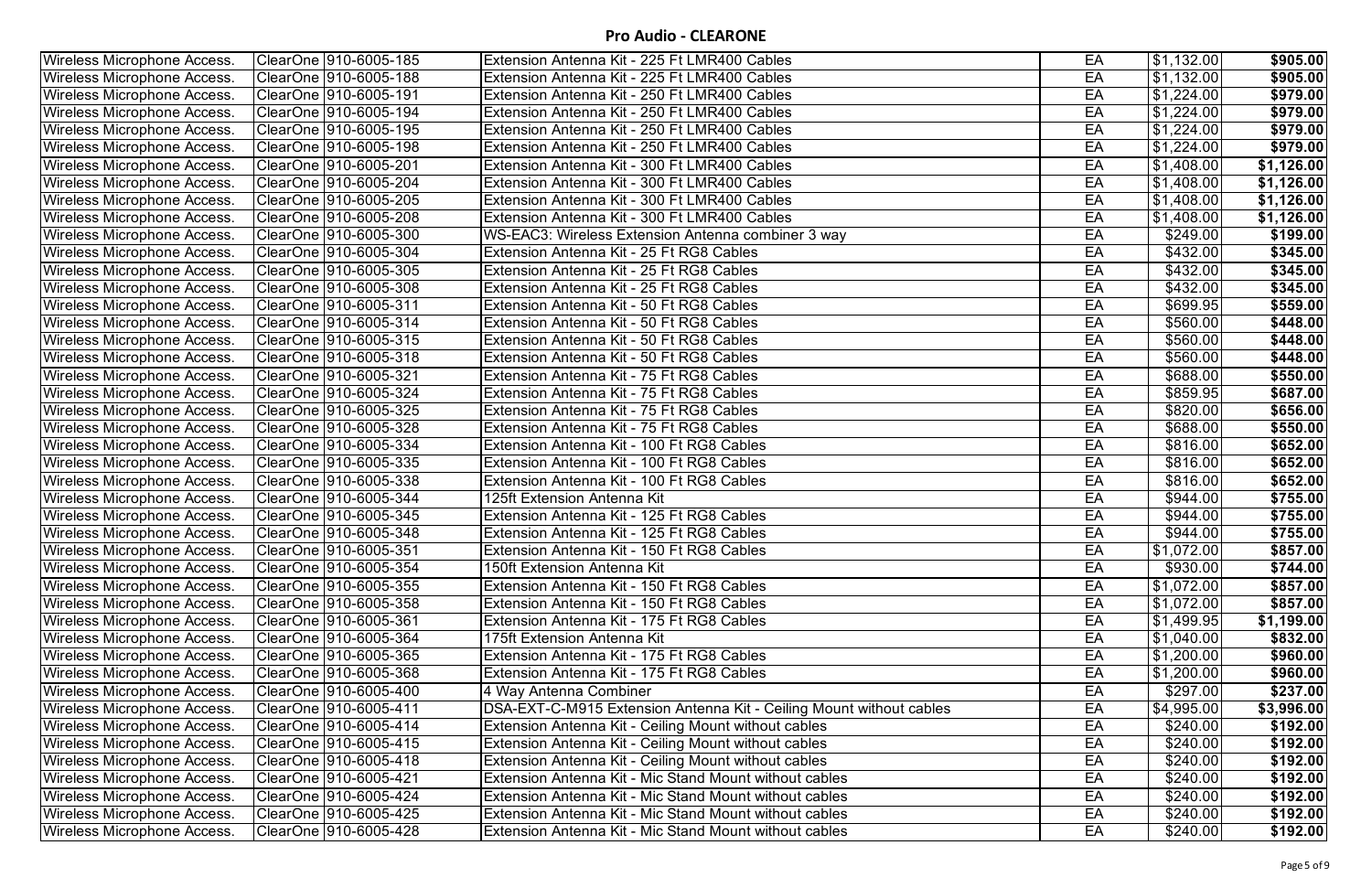| <b>Wireless Microphone Access.</b> | ClearOne 910-6105-021       | Di-pole Antenna extension kit with pair of 25 Ft RG8 Plenum cables | EA | \$359.00         | \$287.00 |
|------------------------------------|-----------------------------|--------------------------------------------------------------------|----|------------------|----------|
| <b>Wireless Microphone Access.</b> | ClearOne 910-6106-001       | <b>Rack Shelf</b>                                                  | EA | \$39.00          | \$31.00  |
| <b>Wireless Microphone Access.</b> | ClearOne 910-6106-002       | <b>XLR to Euroblock Adapter</b>                                    | EA | \$63.00          | \$50.00  |
| <b>Wireless Microphone Access.</b> | ClearOne CABLE-USB-A2B      | <b>USB Cable</b>                                                   | EA | \$16.00          | \$12.00  |
| <b>Wireless Microphone Access.</b> | ClearOne CN25810TNC-100     | Extension Antenna Cable RG8, 100 Ft                                | EA | \$288.00         | \$230.00 |
| <b>Wireless Microphone Access.</b> | ClearOne CN25810TNC-125     | Extension Antenna Cable RG8, 125 Ft                                | EA | \$352.00         | \$281.00 |
| <b>Wireless Microphone Access.</b> | ClearOne CN25810TNC-150     | Extension Antenna Cable RG8, 150 Ft                                | EA | \$416.00         | \$332.00 |
| <b>Wireless Microphone Access.</b> | ClearOne CN25810TNC-175     | Extension Antenna Cable RG8, 175 Ft                                | EA | \$480.00         | \$384.00 |
| <b>Wireless Microphone Access.</b> | ClearOne CN25810TNC-200     | Extension Antenna Cable RG8, 200 Ft                                | EA | \$544.00         | \$435.00 |
| <b>Wireless Microphone Access.</b> | ClearOne CN25810TNC-25      | Extension Antenna Cable RG8, 25 Ft                                 | EA | \$96.00          | \$76.00  |
| <b>Wireless Microphone Access.</b> | ClearOne CN25810TNC-50      | Extension Antenna Cable RG8, 50 Ft                                 | EA | \$200.00         | \$160.00 |
| <b>Wireless Microphone Access.</b> | ClearOne CN25810TNC-75      | Extension Antenna Cable RG8, 75 Ft                                 | EA | \$224.00         | \$179.00 |
| <b>Wireless Microphone Access.</b> | ClearOne CNLMR400TNC-10     | Extension Antenna Cable LMR400, 10 Ft                              | EA | \$50.00          | \$40.00  |
| <b>Wireless Microphone Access.</b> | ClearOne CNLMR400TNC-100    | Extension Antenna Cable LMR400, 100 Ft                             | EA | \$217.00         | \$173.00 |
| <b>Wireless Microphone Access.</b> | ClearOne CNLMR400TNC-125    | Extension Antenna Cable LMR400, 125 Ft                             | EA | \$262.00         | \$209.00 |
| <b>Wireless Microphone Access.</b> | ClearOne CNLMR400TNC-150    | Extension Antenna Cable LMR400, 150 Ft                             | EA | \$308.00         | \$246.00 |
| <b>Wireless Microphone Access.</b> | ClearOne CNLMR400TNC-175    | Extension Antenna Cable LMR400, 175 Ft                             | EA | \$354.00         | \$283.00 |
| <b>Wireless Microphone Access.</b> | ClearOne CNLMR400TNC-200    | Extension Antenna Cable LMR400, 200 Ft                             | EA | \$400.00]        | \$320.00 |
| <b>Wireless Microphone Access.</b> | ClearOne CNLMR400TNC-225    | Extension Antenna Cable LMR400, 225 Ft                             | EA | \$446.00         | \$356.00 |
| <b>Wireless Microphone Access.</b> | ClearOne CNLMR400TNC-25     | Extension Antenna Cable LMR400, 25 Ft                              | EA | \$78.00          | \$62.00  |
| <b>Wireless Microphone Access.</b> | ClearOne CNLMR400TNC-250    | Extension Antenna Cable LMR400, 250 Ft                             | EA | \$492.00         | \$393.00 |
| <b>Wireless Microphone Access.</b> | ClearOne CNLMR400TNC-300    | Extension Antenna Cable LMR400, 300 Ft                             | EA | \$584.00         | \$467.00 |
| <b>Wireless Microphone Access.</b> | ClearOne CNLMR400TNC-50     | Extension Antenna Cable LMR400, 50 Ft                              | EA | \$124.00         | \$99.00  |
| <b>Wireless Microphone Access.</b> | ClearOne CNLMR400TNC-75     | Extension Antenna Cable LMR400, 75 Ft                              | EA | \$170.00         | \$136.00 |
| <b>Wireless Microphone Access.</b> | ClearOne CO-MH-13           | Mic Head - Handheld                                                | EA | \$105.00         | \$84.00  |
| <b>Wireless Microphone Access.</b> | ClearOne CO-MH-15           | Mic Head - Handheld                                                | EA | \$174.00         | \$139.00 |
| <b>Wireless Microphone Access.</b> | ClearOne   DSA-CABLES(10)-P | Extension Antenna Cable RG58, 10 Ft                                | EA | \$38.00          | \$30.00  |
| <b>Wireless Microphone Access.</b> | ClearOne   DSA-CABLES(25)-P | Extension Antenna Cable RG58, 25 Ft                                | EA | \$46.00          | \$36.00  |
| <b>Wireless Microphone Access.</b> | ClearOne DSA-CABLES(50)-P   | <b>Extension Antenna Cable RG58, 50 Ft</b>                         | EA | \$61.00          | \$48.00  |
| <b>Wireless Microphone Access.</b> | ClearOne   DSA-CABLES(75)-P | Extension Antenna Cable RG58, 75 Ft                                | EA | \$74.00          | \$59.00  |
| <b>Wireless Microphone Access.</b> | ClearOne DSA-P-CARD         | Cardioid Capsule - Gooseneck / Podium                              | EA | \$48.00          | \$38.00  |
| <b>Wireless Microphone Access.</b> | ClearOne   DSA-P-SCARD      | Super Cardioid Capsule - Gooseneck / Podium                        | EA | \$48.00          | \$38.00  |
| Wireless Microphone Access.        | ClearOne   DSGN12-C         | Neck & Cardioid Capsule - Gooseneck / Podium                       | EA | \$136.00         | \$108.00 |
| <b>Wireless Microphone Access.</b> | ClearOne DSGN12-S           | Neck & Super Cardioid Capsule - Gooseneck / Podium                 | EA | $\sqrt{3136.00}$ | \$108.00 |
| <b>Wireless Microphone Access.</b> | ClearOne DSGN18-C           | Neck & Cardioid Capsule - Gooseneck / Podium                       | EA | \$136.00         | \$108.00 |
| <b>Wireless Microphone Access.</b> | ClearOne DSGN18-S           | Neck & Super Cardioid Capsule - Gooseneck / Podium                 | EA | \$136.00         | \$108.00 |
| <b>Wireless Microphone Access.</b> | ClearOne   DSGN6-C          | Neck & Cardioid Capsule - Gooseneck / Podium                       | EA | \$136.00         | \$108.00 |
| Wireless Microphone Access.        | ClearOne DSGN6-S            | Neck & Super Cardioid Capsule - Gooseneck / Podium                 | EA | \$136.00         | \$108.00 |
| <b>Wireless Microphone Access.</b> | ClearOne DS-PA1030-UNIV     | Power Supply for 910-6000-800 WS-DS8 8-Way Dock station            | EA | \$40.00          | \$32.00  |
| <b>Wireless Microphone Access.</b> | ClearOne   MSC-0071-001     | Windscreen - Gooseneck / Podium                                    | EA | \$15.00          | \$12.00  |
| <b>Wireless Microphone Access.</b> |                             | ClearOne SC8-BP-ANT-499MHZ Replacement Antenna for Beltpack Xmittr | EA | \$40.00          | \$32.00  |
| <b>Wireless Microphone Access.</b> |                             | ClearOne SC8-BP-ANT-586MHZ Replacement Antenna for Beltpack Xmittr | EA | \$40.00          | \$32.00  |
| Wireless Microphone Access.        | ClearOne SC8-BP-ANT-900MHZ  | Replacement Antenna for Beltpack Xmittr                            | EA | \$40.00          | \$32.00  |
| <b>Wireless Microphone Access.</b> | ClearOne SWATNC-N           | <b>Adaptor Cable</b>                                               | EA | \$111.00         | \$88.00  |
| <b>Wireless Microphone Access.</b> | ClearOne SWBAA2             | Rechargeable NiMH Battery (Pair)                                   | EA | \$15.00          | \$12.00  |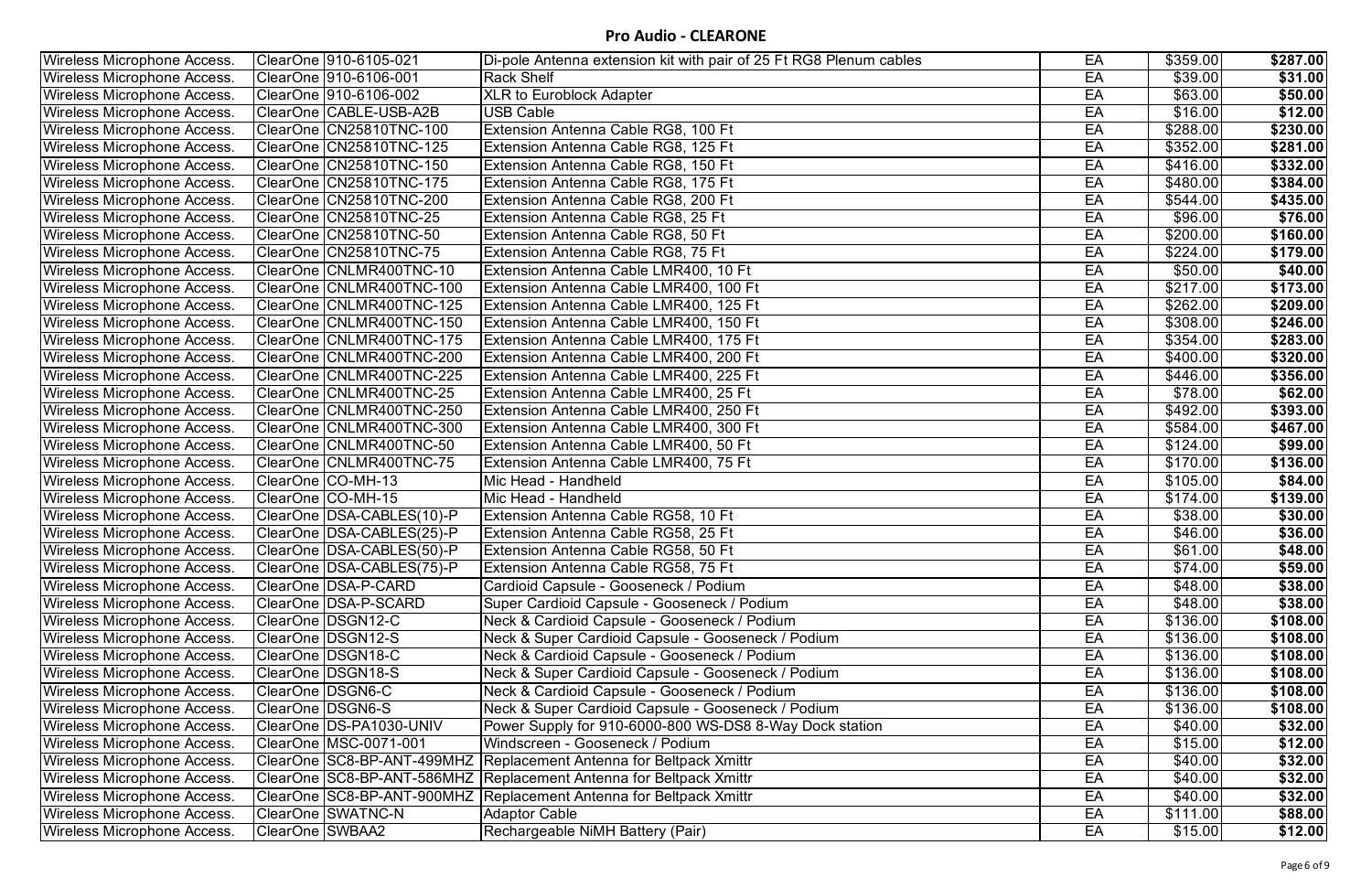| <b>Wireless Microphone Access.</b>  | ClearOne SWC-10L-CB-WS-1  | Windscreen - Lavalier                                                      | EA | \$15.00                 | \$12.00    |
|-------------------------------------|---------------------------|----------------------------------------------------------------------------|----|-------------------------|------------|
| <b>Wireless Microphone Access.</b>  | ClearOne SSWC-10L-OB-WS-1 | Windscreen - Lavalier                                                      | EA | \$15.00                 | \$12.00    |
| Wireless Microphone Access.         | ClearOne SWC13WS-1        | Windscreen - Handheld                                                      | EA | \$15.00                 | \$12.00    |
| Wireless Microphone Access.         | ClearOne SWC741CLIP-TAN   | Clip - Headset                                                             | EA | \$12.00                 | \$9.00     |
| <b>Wireless Microphone Access.</b>  | ClearOne SWC741WS-OB      | Windscreen - Headset                                                       | EA | \$15.00                 | \$12.00    |
| Wireless Microphone Access.         | ClearOne SWC741WS-OT      | Windscreen - Headset                                                       | EA | \$15.00                 | \$12.00    |
| <b>Wireless Microphone Access.</b>  | ClearOne SWT10L-CLIP      | <b>Clip-Lavalier</b>                                                       | EA | \$12.00                 | \$9.00     |
| <b>Wireless Microphone Access.</b>  | ClearOne SWT-TA4          | Instrument Adaptor                                                         | EA | \$29.00                 | \$23.00    |
| <b>Unified Communications</b>       | ClearOne  910-000-20D     | <b>CHAT 20D USB Headset</b>                                                | EA | \$60.00                 | \$48.00    |
| <b>Unified Communications</b>       | ClearOne  910-156-200     | CHAT 150 USB Includes CHAT 150 Speakerphone and USB Cable                  | EA | \$400.00                | \$320.00   |
| <b>Unified Communications</b>       | ClearOne  910-156-220     | Chat 150 Cisco; Includes CHAT 150 Speaker Phone, Cisco Breakout Box        | EA | $\overline{$450.00}$    | \$360.00   |
| <b>Unified Communications</b>       | ClearOne  910-156-222     | Chat 150 Avaya; Includes CHAT 150 Speaker Phone, Avaya Breakout Box        | EA | \$450.00                | \$360.00   |
| <b>Unified Communications</b>       | ClearOne  910-156-230     | CHAT 150 VC Speakerphone w/Video Conferncing Breakout Box                  | EA | \$450.00                | \$360.00   |
| <b>Unified Communications</b>       | ClearOne   910-156-250    | CHAT 170 Optimized for Microsoft Lync                                      | EA | \$430.00                | \$344.00   |
| <b>Unified Communications</b>       | ClearOne   910-156-250-00 | CHATAttach 170 incl/2 CHAT 170 spkphone, 2 USB cbl, attach cbl, pwr supply | EA | \$910.00                | \$728.00   |
| <b>Unified Communications</b>       | ClearOne  910-156-251     | CHAT 160 Optimized for Skype Includes CHAT 160 Personal/Group Spkrphn      | EA | \$399.99                | \$319.00   |
| <b>Unified Communications</b>       | ClearOne   910-159-001    | CHAT 50 USB incl.CHAT50 personal spkrphone and USB Cable                   | EA | $\sqrt{$125.00}$        | \$100.00   |
| <b>Unified Communications</b>       | ClearOne  910-159-002     | CHAT 50 USB Plus w/CHAT 50 personal spkphone, USB Cbl, 2.5mm-3.5mm cell cb | EA | \$180.00                | \$144.00   |
| <b>Unified Communications</b>       | ClearOne  910-159-002-01  | <b>CHAT 50 USB Plus International</b>                                      | EA | $\sqrt{3190.00}$        | \$152.00   |
| <b>Unified Communications</b>       | ClearOne  910-159-003     | <b>CHAT 50 Global Traveler</b>                                             | EA | $\sqrt{$210.00}$        | \$168.00   |
| <b>Unified Communications</b>       | ClearOne  910-159-256     | CHAT 60-U Optimized for Skype                                              | EA | \$124.99                | \$99.00    |
| <b>Unified Communications</b>       | ClearOne   910-159-257    | CHAT 70-U Optimized for Microsoft Lync                                     | EA | $\sqrt{$125.00}$        | \$100.00   |
| <b>Unified Communications</b>       | ClearOne  910-2200-001    | VERSA MediaBar w 4K 110 degree ultra wide angle ePTZ camera                | EA | $\overline{\$1,100.00}$ | \$880.00   |
| <b>Unified Communications</b>       | ClearOne   910-3001-200   | Speakerphone compatible with COLLABORATE Pro                               | EA | \$399.00                | \$319.00   |
| Processors, DIs & Interfaces        | ClearOne   FBX1210        | 1210 Sabine Feedback Exterminators                                         | EA | \$360.00                | \$288.00   |
| Processors, DIs & Interfaces        | ClearOne FBX1210I         | 1210 Sabine Feedback Exterminators International                           | EA | $\sqrt{3360.00}$        | \$288.00   |
| Processors, DIs & Interfaces        | ClearOne   FBX2410        | 2410 Sabine Feedback Exterminators                                         | EA | \$480.00                | \$384.00   |
| Processors, DIs & Interfaces        | ClearOne FBX2410I         | 2410 Sabine Feedback Exterminators International                           | EA | \$480.00                | \$384.00   |
| Mixers & Zone Processors            | ClearOne 204-154-010      | Interact AT                                                                | EA | \$200.00                | \$160.00   |
| Mixers & Zone Processors            | ClearOne   910-154-010    | Interact AT Mixer - Conf. System Supporting up to 3 Units                  | EA | \$2,000.00              | \$1,600.00 |
| Mixers & Zone Processors            | ClearOne 910-154-016      | <b>Interact Ceiling Speaker Kit</b>                                        | EA | \$200.00                | \$160.00   |
| <b>Mixers &amp; Zone Processors</b> | ClearOne   930-154-2500   | Interact AT Bundle R                                                       | EA | \$2,465.00              | \$1,972.00 |
| <b>Mixer Accessories</b>            | ClearOne  910-151-900     | Converge SR 1212 - 8 Channel Digital Matrix Mixer                          | EA | \$2,149.00              | \$1,719.00 |
| <b>Mixer Accessories</b>            | ClearOne  910-154-015     | Interact Microphone Pod                                                    | EA | $\sqrt{3350.00}$        | \$280.00   |
| <b>Mixer Accessories</b>            |                           | USB 3.0 Cable 100 feet                                                     | EA | \$499.00                | \$399.00   |
| Telephone & Paging                  |                           | <b>MAX IP Expansion Kit</b>                                                | EA | \$399.00                | \$319.00   |
| Telephone & Paging                  | ClearOne  910-158-370     | MAX IP - Wired Expandable VoIP Conference Phone, 1 Base Unit and Cables    | EA | \$499.00                | \$399.00   |
| Telephone & Paging                  | ClearOne  910-158-370-01  | MAXAttach IP Plus One - Includes 3 VoIP Conference Phones, 1 Base Unit     | EA | $\overline{$}1,158.00$  | \$926.00   |
| Telephone & Paging                  | ClearOne  910-158-370-02  | MAXAttach IP plus two Includes four VoIP conference Phones, one Base       | EA | \$1,477.00              | \$1,181.00 |
| Telephone & Paging                  | ClearOne  910-158-500     | MAX EX - Wired Expandable Conference Phone, One Base Unit and Cables       | EA | \$499.00                | \$399.00   |
| Telephone & Paging                  | ClearOne  910-158-500-00  | MAXAttach - Two Wired Conference Phones, One Base Unit and Cables          | EA | \$799.00                | \$639.00   |
| Telephone & Paging                  | ClearOne  910-158-500-01  | MAXAttach Plus One - Includes 3 Wired Conference Phones, 1 Base Unit       | EA | \$1,158.00              | \$926.00   |
| Telephone & Paging                  | ClearOne  910-158-500-02  | MAXAttach - Four Wired Conference Phones, One Base Unit, & Conn. Cables    | EA | \$1,477.00              | \$1,181.00 |
| Telephone & Paging                  | ClearOne  910-158-555     | MAX EX Expansion Kit - Includes Wired Conference Phone & Connecting Cbls   | EA | \$399.00                | \$319.00   |
| Telephone & Paging                  | ClearOne  910-158-600     | Max Wireless conference phone                                              | EA | \$649.00                | \$519.00   |
|                                     |                           |                                                                            |    |                         |            |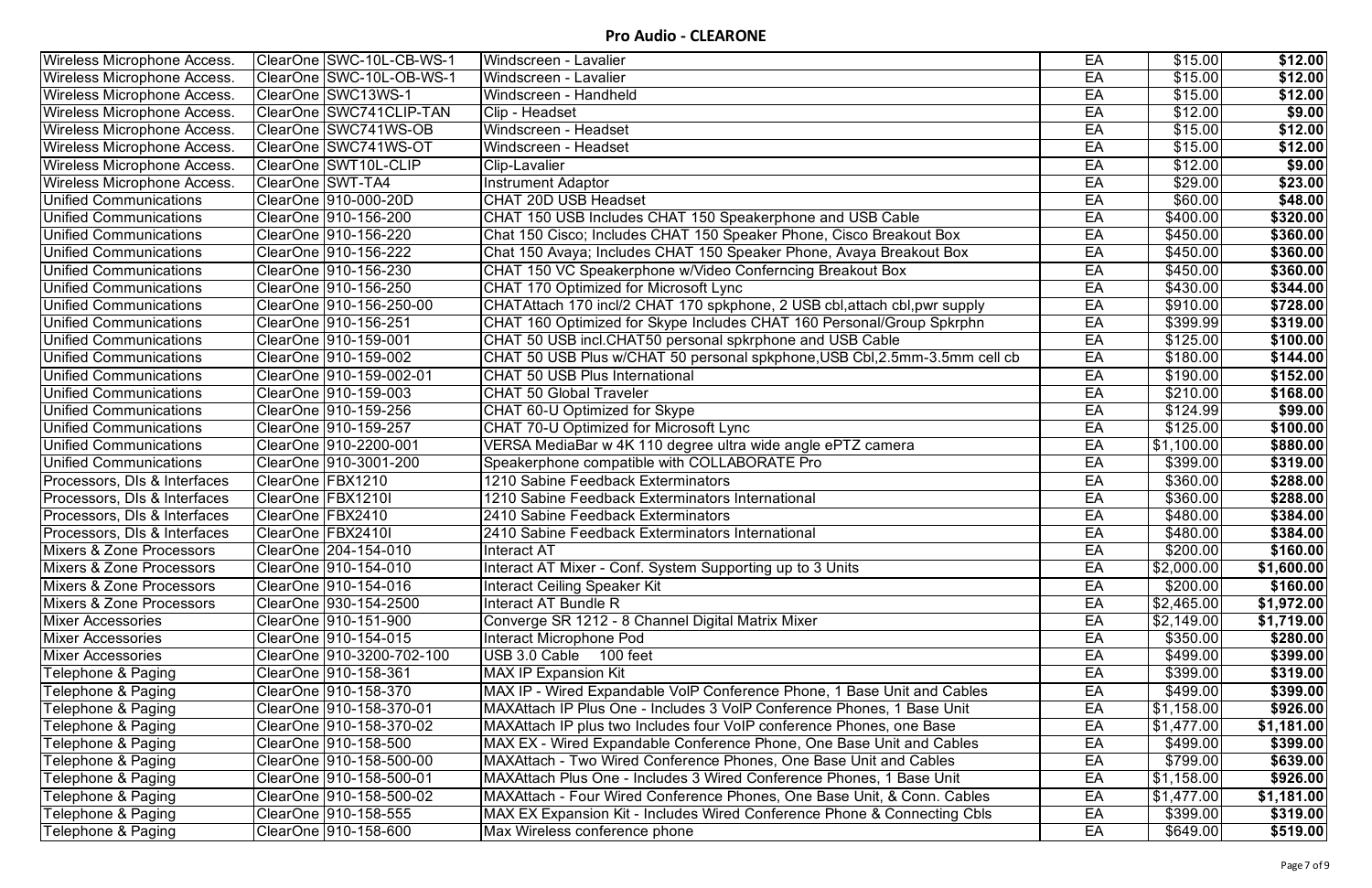| Telephone & Paging | ClearOne   910-158-600-00 | MAXAttach Wireless-2 Wireless Conf. Phones, Base Unit, Battery Pack, Cables | EA | $\sqrt{31,049.00}$ | \$839.00 |
|--------------------|---------------------------|-----------------------------------------------------------------------------|----|--------------------|----------|
| Accessories        | ClearOne 460-159-001      | CHAT 50 travel case                                                         | EA | \$22.00            | \$17.00  |
| Accessories        | ClearOne 460-159-003      | CHAT 50 travel case                                                         | EA | \$20.00            | \$16.00  |
| Accessories        | ClearOne 551-153-500-01G  | CHAT 50 international power supply clips                                    | EA | \$17.00            | \$13.00  |
| Accessories        | ClearOne 551-159-001      | CHAT 50 universal power supply                                              | EA | \$30.00            | \$24.00  |
| Accessories        | ClearOne   592-158-003    | Battery Pack - 7.2V 2200 MAH w/fuse for MAX Wireless Phones                 | EA | \$40.00            | \$32.00  |
| Accessories        | ClearOne 673-016-003L     | Connector - Term Block/F Euro 3P (Phoenix Connector)                        | EA | \$2.80             | \$2.00   |
| Accessories        | ClearOne 673-016-104L     | Connector - Term Block/F Euro 4P (Phoenix Connector)                        | EA | \$3.00             | \$2.00   |
| Accessories        | ClearOne 673-017-012      | Connector - Term Block/F 12 POS 3.81 MM SPC (Black Phoenix Connector)       | EA | \$14.35            | \$11.00  |
| Accessories        | ClearOne   673-017-112    | Connector - Term Block/F 12 POS 3.81 MM SPC (Orange Phoenix Connector)      | EA | \$14.35            | \$11.00  |
| Accessories        | ClearOne 673-017-212      | Connector - Term Block/F 12 POS 3.81 MM SPC (Green Phoenix Connector)       | EA | \$14.00            | \$11.00  |
| Accessories        | ClearOne 699-110-004      | Power Cord - 2.5M 3 COND Euro                                               | EA | \$14.00            | \$11.00  |
| Accessories        | ClearOne 699-110-005      | Power Cord - 5 AMP 2.5M 3 COND UK                                           | EA | $\sqrt{$14.00}$    | \$11.00  |
| Accessories        | ClearOne 699-110-006      | Power Cord - 3 COND 10 AMP 250V AUS                                         | EA | \$23.50            | \$18.00  |
| Accessories        | ClearOne   699-110-007    | Power Cord - 10 AMP 250V PHP-304R Chine                                     | EA | \$11.25            | \$9.00   |
| Accessories        | ClearOne 699-110-008      | Power Cord - PHP-301 TO PHS-301 Japan 11124-56-2A                           | EA | \$12.50            | \$10.00  |
| Accessories        | ClearOne 699-158-001      | Power Cord                                                                  | EA | \$10.00            | \$8.00   |
| Accessories        | ClearOne 699-158-002      | Power Cord                                                                  | EA | \$15.00            | \$12.00  |
| Accessories        | ClearOne 699-158-003      | Power Cord                                                                  | EA | \$17.00            | \$13.00  |
| Accessories        | ClearOne 699-158-004      | Power Cord                                                                  | EA | \$16.00            | \$12.00  |
| Accessories        | ClearOne 699-158-005      | <b>Power Cord</b>                                                           | EA | \$13.00            | \$10.00  |
| Accessories        | ClearOne   699-158-015    | Power Cord                                                                  | EA | \$8.00             | \$6.00   |
| Accessories        | ClearOne 830-000-012      | Cable Assembly                                                              | EA | \$6.00             | \$4.00   |
| Accessories        | ClearOne 830-150-003L     | Cable Assy - RJ-45 Term. Black, TH2XAP800                                   | EA | \$12.00            | \$9.00   |
| Accessories        | ClearOne 830-151-895      | Cable Assy - FAN 5V                                                         | EA | \$29.00            | \$23.00  |
| Accessories        | ClearOne 830-156-200      | 10' CHAT 150 USB cable                                                      | EA | \$30.00            | \$24.00  |
| Accessories        | ClearOne 830-158-002L     | RJ-45/RJ-45 25 Ft                                                           | EA | \$6.00             | \$4.00   |
| Accessories        | ClearOne 830-158-005L     | RJ-45/RJ-45 12 Ft                                                           | EA | \$3.00             | \$2.00   |
| Accessories        | ClearOne 830-158-011L     | 25' CHAT 150 Link cable                                                     | EA | \$25.00            | \$20.00  |
| Accessories        | ClearOne   830-159-001    | CHAT 50 USB/mini USB cable                                                  | EA | \$25.00            | \$20.00  |
| Accessories        | ClearOne 830-159-002      | CHAT 50 cell phone audio cable                                              | EA | \$6.00             | \$4.00   |
| Accessories        | ClearOne   830-159-003    | CHAT 50 video conferencing cable                                            | EA | \$6.00             | \$4.00   |
| Accessories        | ClearOne   830-159-004    | CHAT 50 video conferencing cable                                            | EA | \$6.00             | \$4.00   |
| Accessories        | ClearOne 830-159-005      | CHAT 50 MP3 player audio cable                                              | EA | \$25.00            | \$20.00  |
| Accessories        | ClearOne 830-159-006      | CHAT 50 video conferencing cable                                            | EA | \$20.00            | \$16.00  |
| Accessories        | ClearOne 830-159-007      | CHAT 50 Telephone audio cable for Cisco 79XX                                | EA | \$25.00            | \$20.00  |
| Accessories        | ClearOne 830-159-008      | CHAT 50 Telephone audio cable for Inter-Tel                                 | EA | \$15.00            | \$12.00  |
| Accessories        | ClearOne   830-159-009    | CHAT 50 Telephone audio cable for Avaya                                     | EA | \$15.00            | \$12.00  |
| Accessories        | ClearOne 850-158-027      | <b>Charging Unit</b>                                                        | EA | \$20.00            | \$16.00  |
| Accessories        | ClearOne 850-158-027-02   | <b>Charging Unit</b>                                                        | EA | \$20.00            | \$16.00  |
| Accessories        | ClearOne 850-158-027-03   | <b>Charging Unit</b>                                                        | EA | \$40.00            | \$32.00  |
| Accessories        | ClearOne 850-158-027-06   | <b>Charging Unit</b>                                                        | EA | \$20.00            | \$16.00  |
| Accessories        | ClearOne 860-156-220L     | CHAT 150 Cisco Accessory Kit - Cisco Breakout Box for 7940, 7960, 7970 Pho  | EA | \$80.00            | \$64.00  |
| Accessories        | ClearOne 860-156-222L     | CHAT 150 Avaya Accessory kit                                                | EA | \$80.00            | \$64.00  |
| Accessories        | ClearOne 860-156-230L     | CHAT 150 VC Accessory kit                                                   | EA | \$80.00            | \$64.00  |